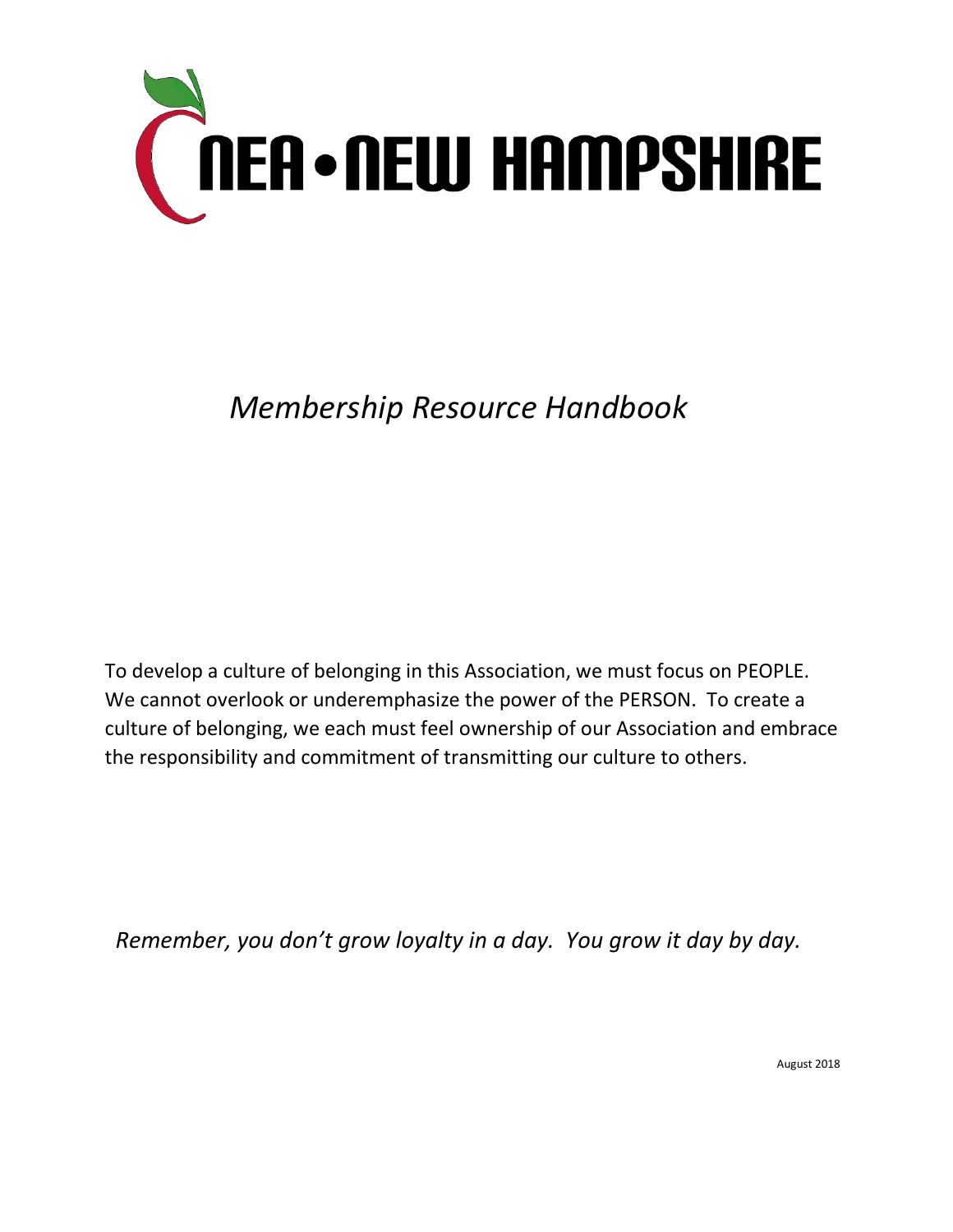## Table of Contents

### **Section 1:**

A Year-Round Look at Membership with the Goal of Creating Strong Local Associations

- Creating a Culture of Belonging
- The Four Seasons of Membership

### **Section 2:**

Tools for Local Leaders

- The Local's Basic Building Block Conversations
- Enrolling Potential Members
- Local Association Buddies
- Organizing 101
- Portrait of a Well-Organized Workplace
- Opportunities for Successful Membership Enrollment
- School Welcome Committee
- Ten Minute Building Meetings

### **Section 3:**

Sample Materials and Additional Information

- Blank Back to School (B2S) Local Campaign Plan
- SAMPLE Back to School (B2S) Local Campaign Plan
- Back to School (B2S) Local Campaign Plan Materials
- Create Your Local Membership Plan/How to be a Good Listener
- SAMPLE 10-Minute Building Meeting Notice/Input Form
- Letter to Potential Members
- Sample Agenda for the One on One Conversation
- Potential Member Information
- NEA-NH Data Cards (Teacher, ESP, Higher Ed)
- Call Us!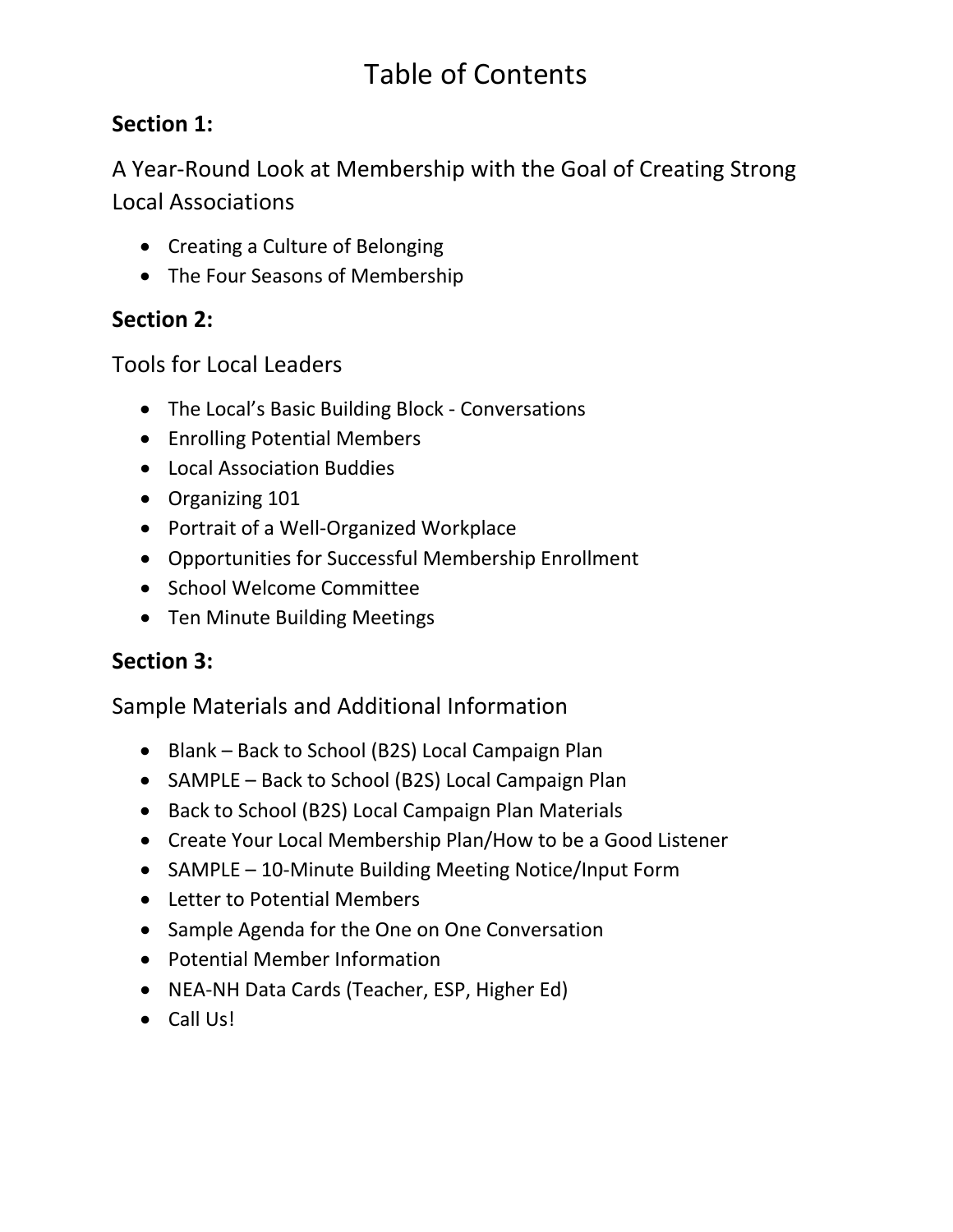## Section 1:

## A Year-Round Look at Membership with the Goal of Creating Strong Local Associations

- Creating a Culture of Belonging
- The Four Seasons of Membership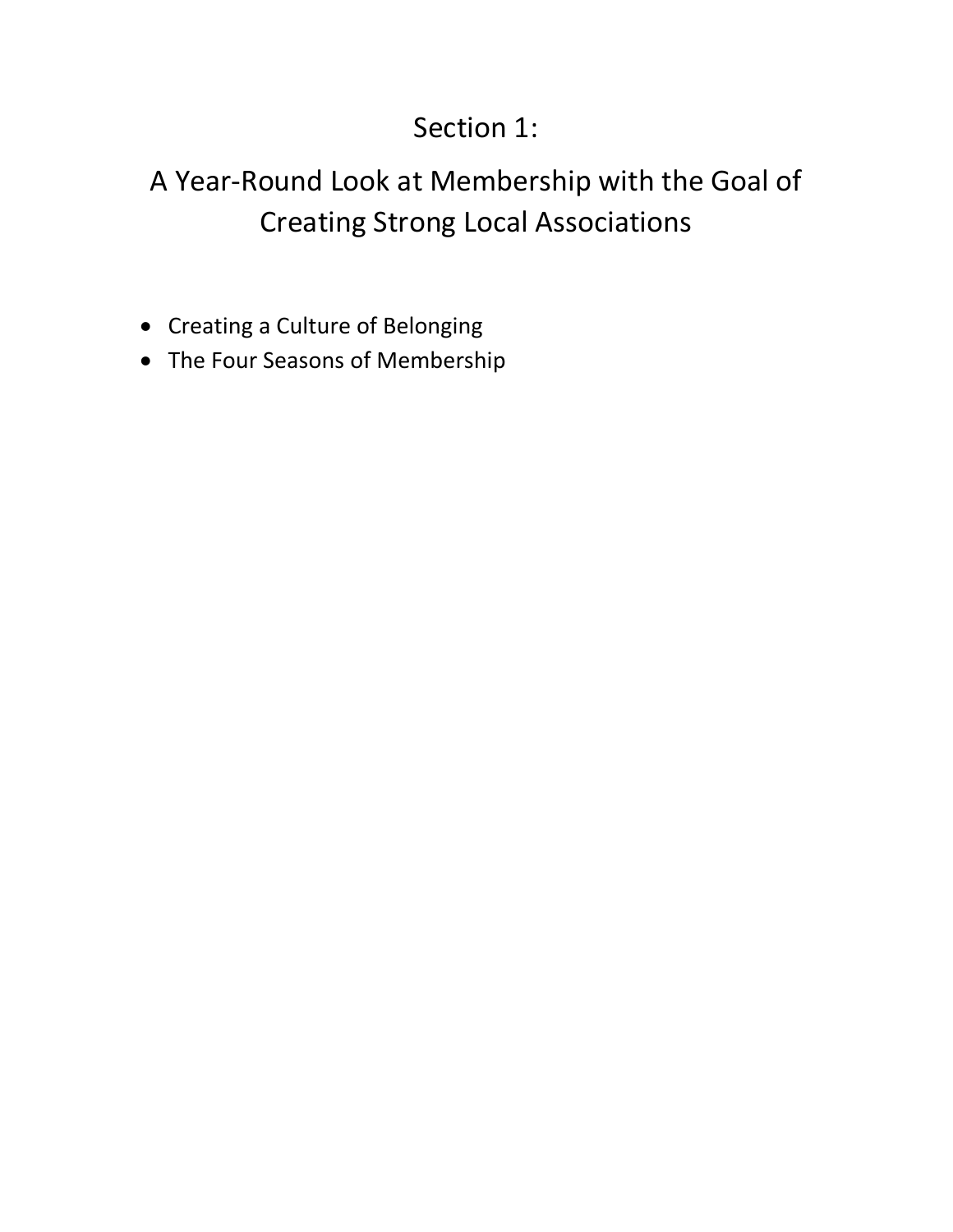### **Create a Culture of Belonging in Your Local Association**

#### **What is culture?**

A culture is a group of people who share a common purpose or vision, values and goals.

#### **How does a culture develop?**

- People come together for a common purpose.
- Leaders project a vision for the future and convince the people to believe it.
- Leaders help the people identify their shared values.
- Leaders develop goals and convince others to help them achieve these goals.

#### **How is a culture passed on?**

A culture is not inherited. It is lived.

Each generation creates its vision, values, and goals through its actions and behaviors.

#### **BELONGING is fundamental to the human condition.**

We cannot help but want to belong: not just to survive, but to make meaning of our world. Not to provide "communities" is not to satisfy a basic need. We need to belong to survive. We need to belong to create a sense of reality, to determine what's real. In reinforcing the need to belong, our members are creating "community" for themselves and each other.

#### **Has the Idea of Community Disappeared?**

No. It's true that community concepts have changed over time. "Community" has evolved in many parts of American society to be less formal, requiring shorter periods of commitment, and focused on specific goals – all because of demands on people's time and energy. But is has not disappeared. It cannot. Belonging and community are fundamental to humans.

"People live in groups. Every human being enters the world as a member. From the earliest known history, people have lived together in families, clans and tribes, have assembled in neighborhoods, communities, villages, towns and cities, and have operated in gangs, clubs, unions, associations and congregations and innumerable other groups. The *person* and the *group* are not separable phenomena but are simply the individual and collective aspects of the same thing." – Dr. Loren Osborn and Dr. Martin Neumeyer in "Community and Society."

#### **People Want to Belong**

The people in a culture develop a collective sense of identity with the group and with each other. Yes, they also buy the group's values and beliefs. But to really share in a group's collective identity and really BELONG to the group, each individual member must have a positive relationship with others in the group. Relating to each other happens first. Buying into the ideology and the tangible benefits of belonging come later – as the "objects" of the individual's commitment to the group.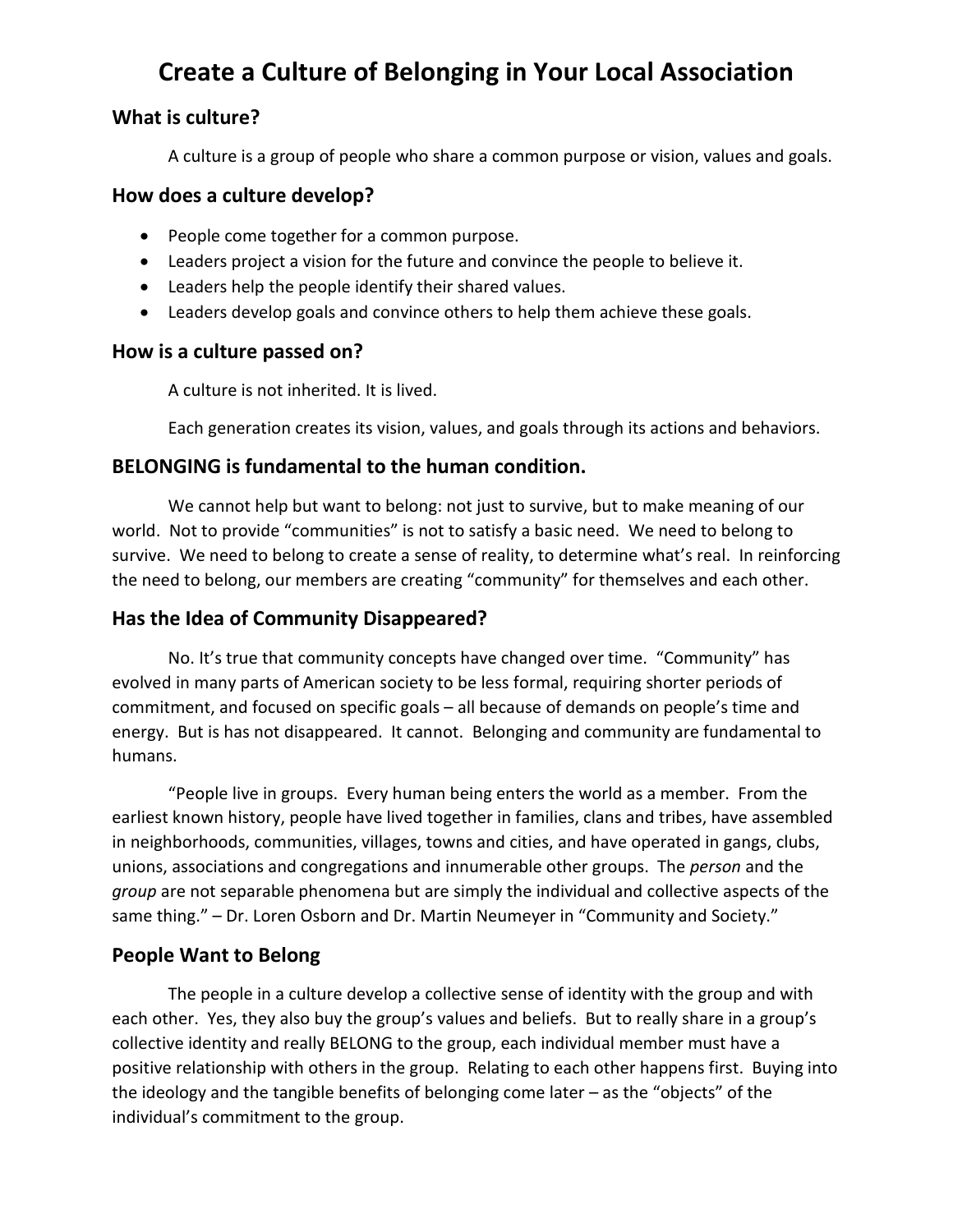#### **Isn't That What We Want in our Association: loyal members?**

To really share in our Association's collective identity and really BELONG to our group, each individual member must have a positive relationship with others in our Association. Relating to each other happens first. Buying into the ideology and the tangible benefits of belonging come later as the "objects" of the individual member's commitment to the group.

### *Remember, you don't grow loyalty in a day. You grow it day by day.*

#### **1. Understand what our members (or any customer) wants.**

Here are some things our members want.

| Value                      | I want to know that what I'm buying is at a fair price and<br>that it will be supported throughout the entire length of<br>time I'm a member. |
|----------------------------|-----------------------------------------------------------------------------------------------------------------------------------------------|
| Communications             | Tell me what I need to know when I need to know it.                                                                                           |
| Attitude                   | You are willing and eager to meet my needs.                                                                                                   |
| Reliability                | You will deliver what you promise and consistently be there<br>when I need you.                                                               |
| Tangibility                | The Association has quality products and performance.                                                                                         |
| Empathy                    | You understand me and my needs.                                                                                                               |
| <b>Exceptional Service</b> | You know me, understand me, lead me, help me and serve<br>me.                                                                                 |

This translates into a big challenge for Association leaders. We must:

- Understand our members
- Be prepared to serve them as any time/all the time
- Help them immediately when they need us
- Listen to them
- Be responsible for our actions relative to members
- Live up to our commitments
- Be memorable do memorable things to help members
- Strive to be there for our members "for life"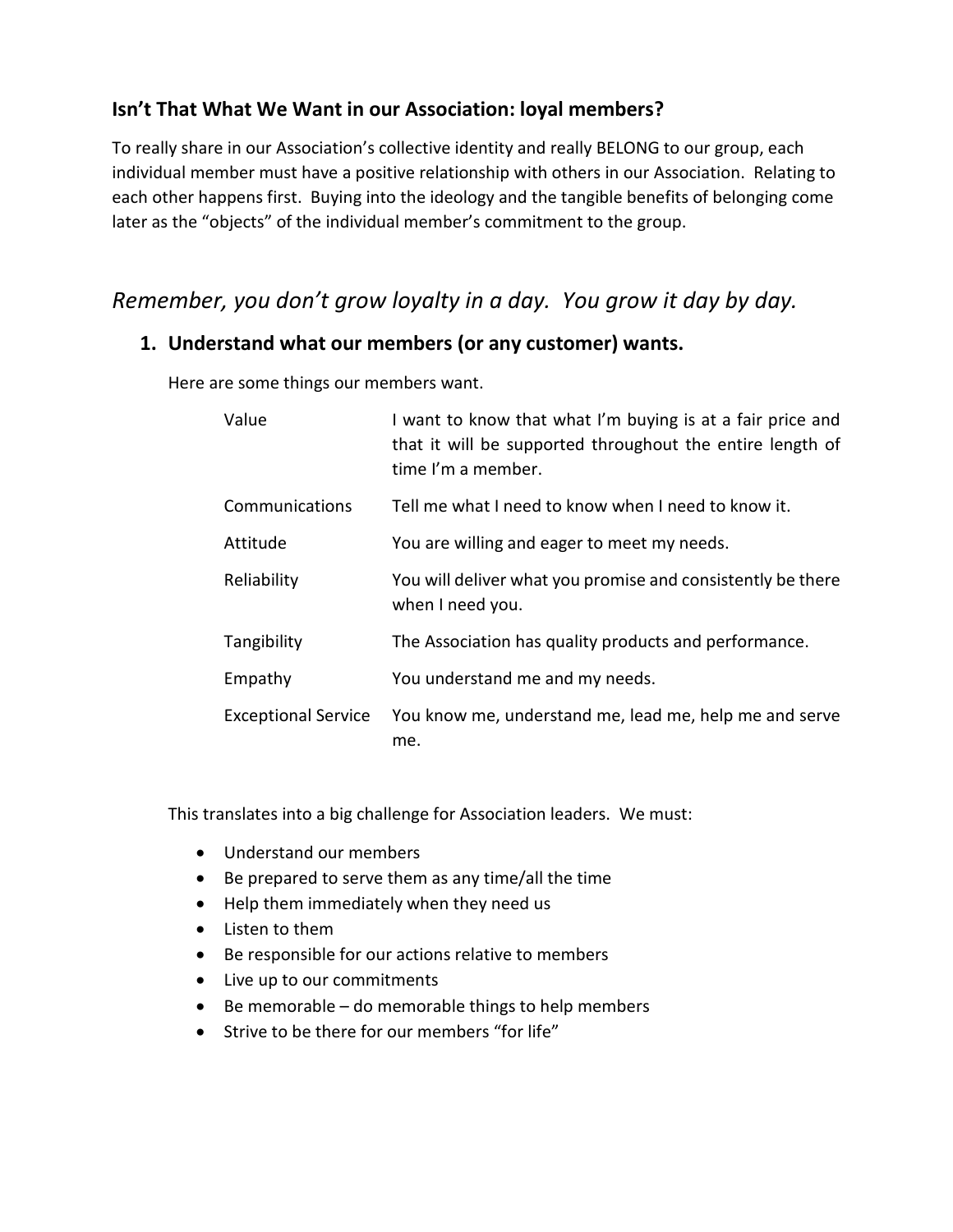#### **2. EXPECT that everyone will belong**

This idea is not new to us. As educators, we expect that all children will learn and succeed in school. That's the standard in public education.

In our Association, the standard should be "Everyone will belong to our Association."

- Do we have this expectation in this local association? How do you know it's an expectation?
- How is this expectation shared with or explained to members and potential members?
- How can we improve how we do this in this local Association?

#### **Make memorable stories our members will tell and retell through "word of mouth marketing"**

Memorable stories, good and bad, are told about the things you do as a leader in your local Association. Members don't invent these stories. You create them by your words and deeds, and the members simply retell them. What the story is and how it's told and retold is up to you.

Jeffrey Gitomer, the author of the book, "Customer Loyalty is Priceless," he calls it the Plus One Insurance. He says:

- You want to ensure that the story told about you is positive.
- You figure out how to help a customer, for example, and you assume that the customer is "satisfied" with your help.
- Maybe. But you don't really want just a "satisfied" customer. You want a LOYAL CUSTOMER.
- So, you add the extra "Plus" the memory, the WOW!

Here's how this can apply in your local association: When something goes wrong for a member concerning our Association, you don't just help. You use PLUS ONE INSURANCE.

#### **PLUS, ONE INSURANCE**

- 1. You say, "I apologize on behalf of our Association."
- 2. You say, "THAT'S HORRIBLE!!" with feeling and sincerity. You add, "That makes me mad too. I will personally see that this is resolved."
- 3. You say, "Thank you for bringing this to my attention," or "Thank you for telling me about this so I can have the opportunity to make it right for you." (When's the last time anyone thanked you for complaining?)
- 4. You take the personal responsibility for following up and you get back to the member IN PERSON.
- 5. You follow up, when it's all over, with a personal phone call and, a few days later, with a handwritten note.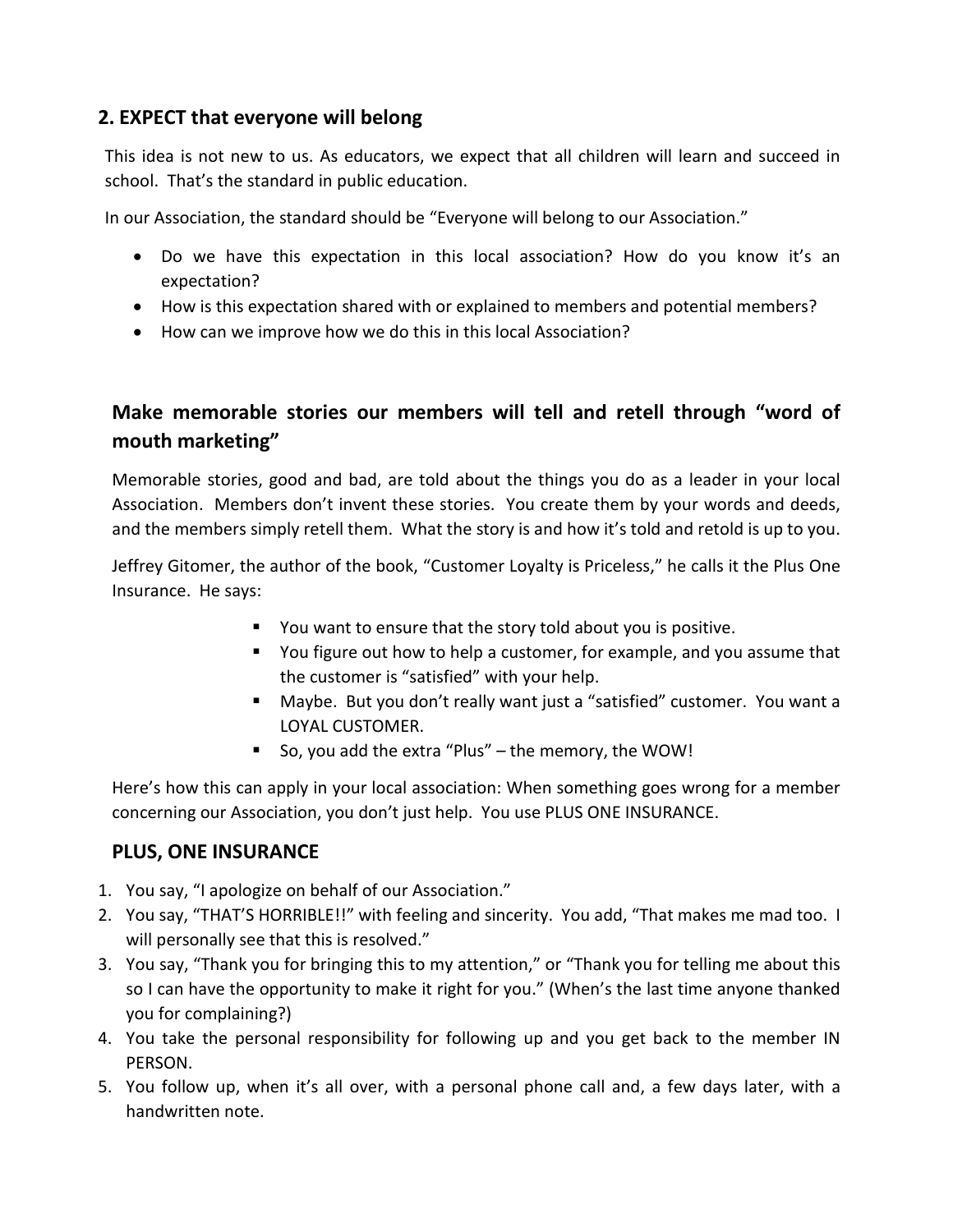#### **3. Welcome New Members**

"Welcome" is one of the most powerful words and one of the rarest spoken. This is often true in our Association.

When a new member decides to belong to our association and joins, what should you do?

- Do something of VALUE
- Do something HELPFUL, GIVING, UNEXPECTED, CREATIVE

#### **4. Create Opportunities**

#### **Create opportunities for members to interact with each other and for members to interact with potential members.**

We want to create bonds between/among members and between/among members and potential members. To do this, we must MAKE OPPORTUNITIES for people to meet and engage at work and in social settings.

This is creating community – remember that people need to belong, and we create community to satisfy our need to belong. To some degree, this will just happen. But we want to MAKE IT HAPPEN.

You may want to think of some ways to do this in your work place: connecting members with members and members with potential members.

#### **5. Identify the Right Recruiters**

The "right" people to recruit potential members are the people who are liked and respected in your local association. They must be respected by their PEERS. Identify these people and ask them to help recruit and retain members even if they are not leaders/Building Reps.

- Match up generations/ages (veteran members with veteran potential members, young members with young potential members).
- Find connections at work (members in the Science Department sign up new members in the Science Department).
- Find connections outside of work (church, Scouts, Soccer, yoga class).
- Invite members who aren't leaders and don't intend to be leaders to take on the job of recruiting just one member.
- Team members up to contact potential members in ones or twos instead of alone.

#### **6. Learn from Your Members**

#### **Find out why current members stay members and why they are loyal.**

Ask your 10 best members what makes them continue to belong to our Association, so you can better understand what makes a LOYAL MEMBER.

Then think about the people and organizations to which you are loyal.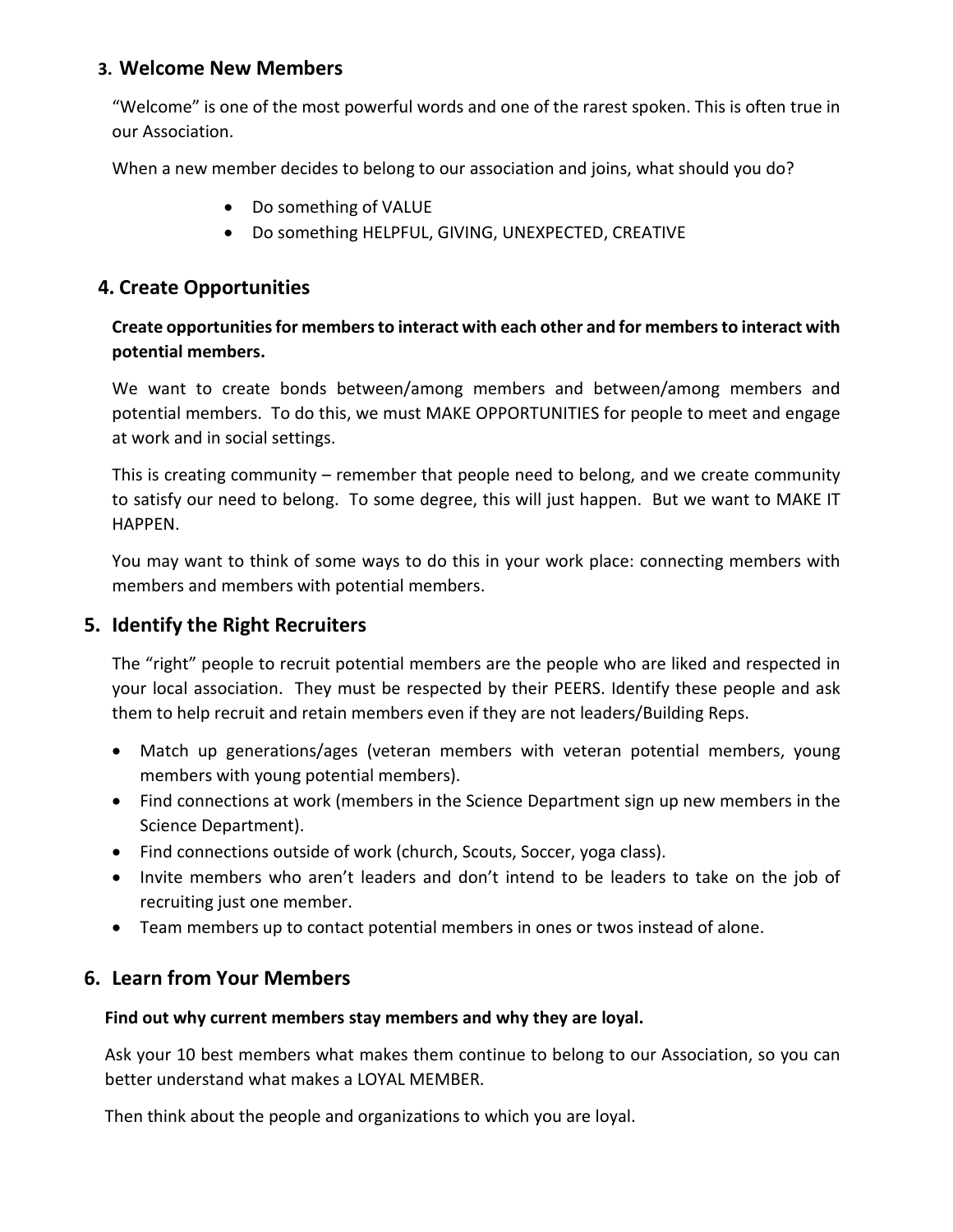The answers you got from the 10 loyal members and your own answers should be similar.

Incorporate the "loyalty actions" you found in your 10 most loyal members into your everyday behaviors as an Association leader.

#### **7. Create Positive Relationships**

#### **Find out how you're doing on positive relationships with members in your work place.**

Your friendliness and willingness to help our members is in direct proportion to your success as a leader. How friendly are you to other members? How willing are you to help? When a member asks you for help, do you help or try to get rid of the problem?

#### **8. Discover What Stories Your Members Tell**

#### **Find out what memorable stories our most loyal members are retelling and discover how you can get more members to do this.**

Word-of-mouth advertising is 50 times more powerful than any other kind of advertising. One person telling another what to do, where to shop, where to live, what to drive... POWERFUL! Word-of-mouth advertising can only take place person-to-person.

Write down three things that help our members the most, things you think members might tell others about our Association.

Then ask your best members what they say about our Association behind your back (when you're not present). Ask them WHY they say these things.

Ask several people who are potential members the same thing. What do you say about our Association when I'm not around?

Compare the answers. How can you eliminate negative word-of-mouth advertising about our Association and create more positive word-of-mouth advertising about us?

*Remember, you don't grow loyalty in a day. You grow it day by day.*

#### **To create and sustain a Culture of Belonging in our Association – and to have loyal members – we must:**

- Understand what our members want and always be prepared to serve them.
- EXPECT that everyone will belong and make this our standard
- Make memorable stories our members will retell through "word of mouth marketing"
- Welcome our new members and reinforce their decisions to belong
- Find ways to create bonds between our members, ways to create community in our Association.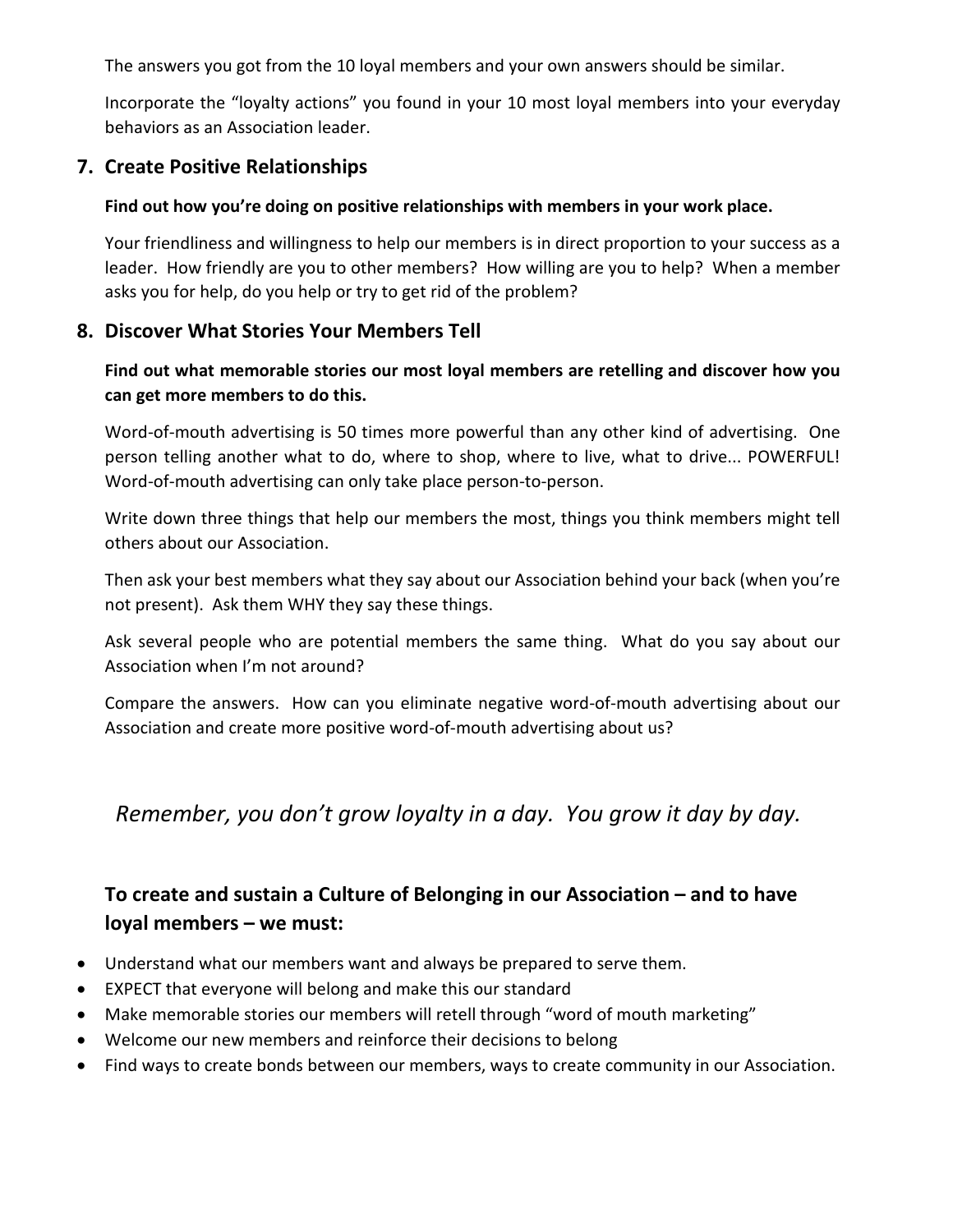## **NEA-NH's Four Seasons Membership Campaign**

Membership is Everyone's Business . . . Membership is Year-Round

### **June – August Campaign FOCUS**

### *Final Preparation, Getting Ready and Training*

- Conduct Membership Chair, membership processor, and enroller training
- Gather and package materials
- Continue preparation for beginning of school year campaign and develop message
- Determine local Association's market share -who are the potential members
- Mail local Association welcome letter with the school district's mailing to new employees
- Prepare new employee packet about the district (Welcome Committee)
- Confirm preparation for new employee events
- Host year-round school events
- Finalize the schedule to contact members weekly, biweekly and at least monthly for retention.
- Plan member benefits fair
- Invite an NEA-NH guest speaker to a member meeting

### **August –November Campaign FOCUS**

### *Enrolling New Members and Retaining Current Members*

- Conduct new employee events
- Target sites and do follow up
- Contact membership resignations
- Begin weekly, biweekly and at least monthly contacts with members.
- Develop and implement intervention plans
- Report membership numbers new employees enrolled, net increase, percent of market share — at each executive board and building rep meeting
- Tie NEA-NH's activities into membership plan
- Invite an NEA-NH guest speaker
- Prepare for winter campaign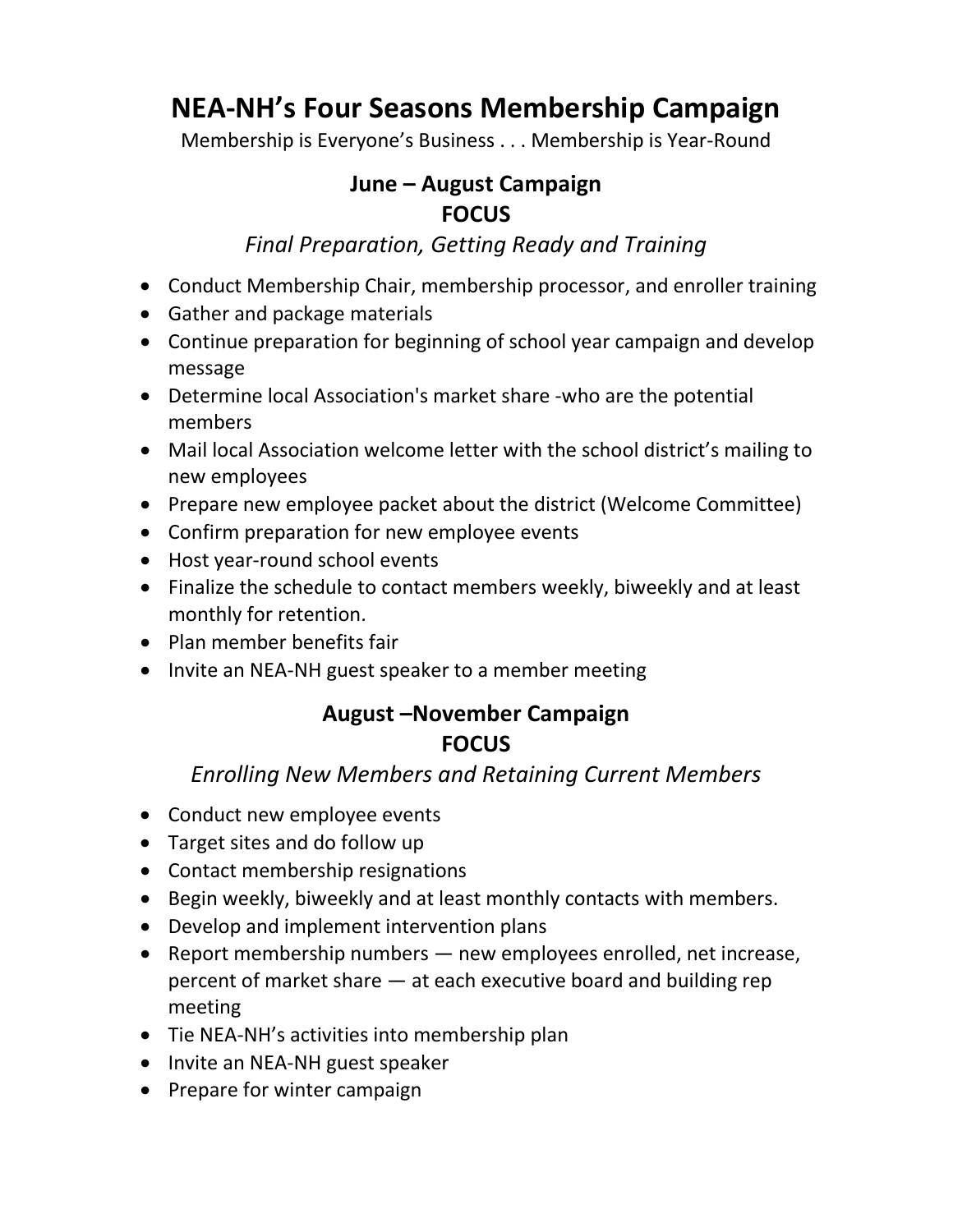### **November – March Campaign FOCUS**

### *Talent Search of Current Members and Personal Contact with Potential Members*

- Celebrate successes
- Enroll new members as they are employed
- Continue site visits and member enrollment
- Member contact and involvement contact current members regarding their interest and affiliations and plan on how to use that data
- Contact potential members regarding their interests, affiliations, and reasons for not joining and plan on how to use that data
- Develop and implement intervention plans
- Make connections with legislation, bargaining and membership
- Invite an NEA-NH guest speaker
- Prepare for spring campaign

### **March–May Campaign FOCUS**

### *Early Enrollment*

- Conduct early enrollment campaign
- Begin preparations for beginning of school year campaign—order material
- Follow up on potential members.
- Make connections with successes of local and celebrate
- Schedule planning retreat and enrollment training
- Develop membership plan consistent with region/state
- Work with school district for Association inclusion in new employee orientation and Association events
- Register for Summer Leadership
- Have a presence at district "new hire" events
- Coordinate with school district insurance enrollment period
- Invite an NEA-NH guest speaker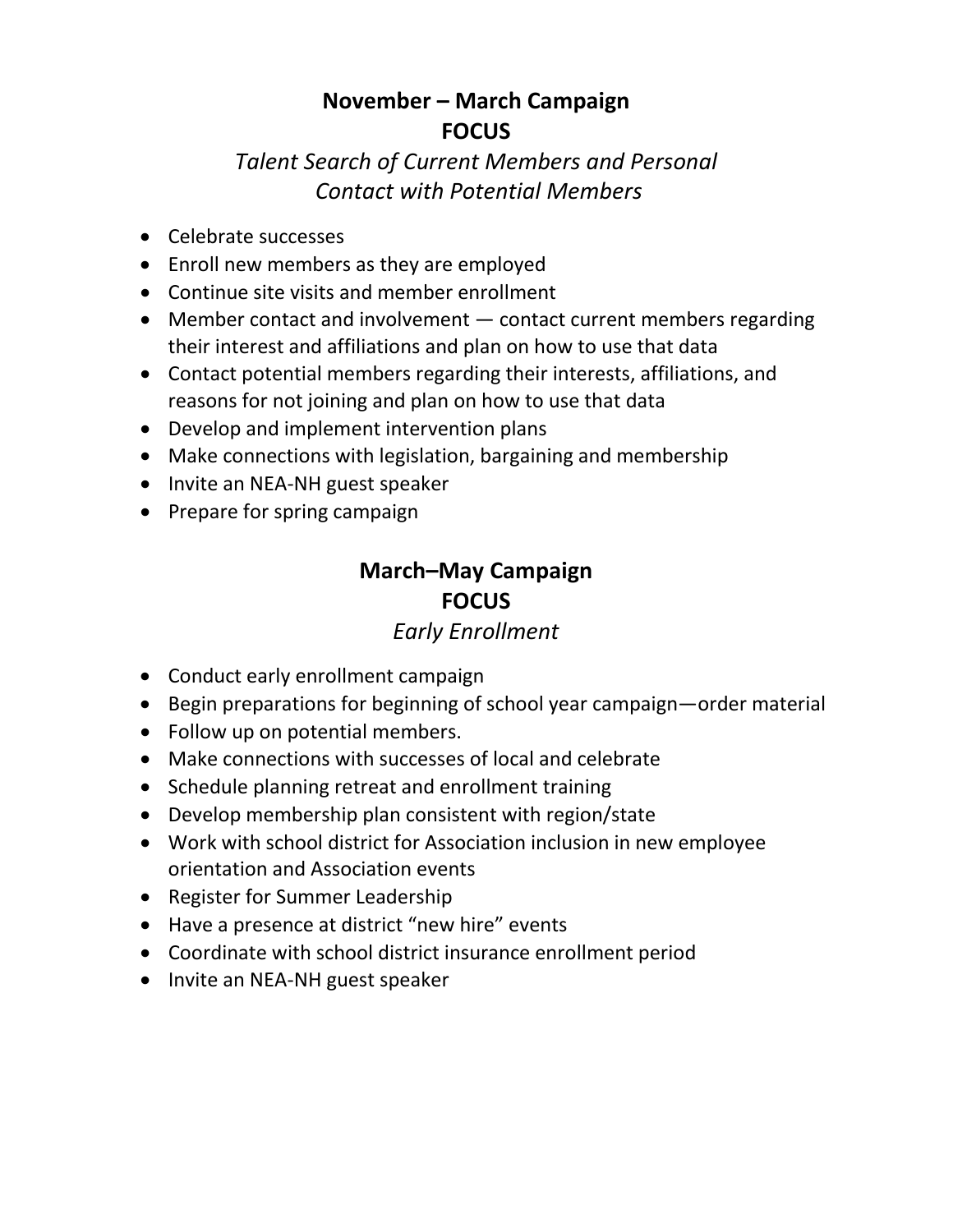## Section 2:

## Tools for Local Leaders

- The Local's Basic Building Block Conversations
- Tips for Conducting Interactive One on One Conversations
- Enrolling Potential Members
- Local Association Buddies
- Organizing 101
- Portrait of a Well-Organized Workplace
- Opportunities for Successful Membership Enrollment
- School Welcome Committee
- Ten Minute Building Meetings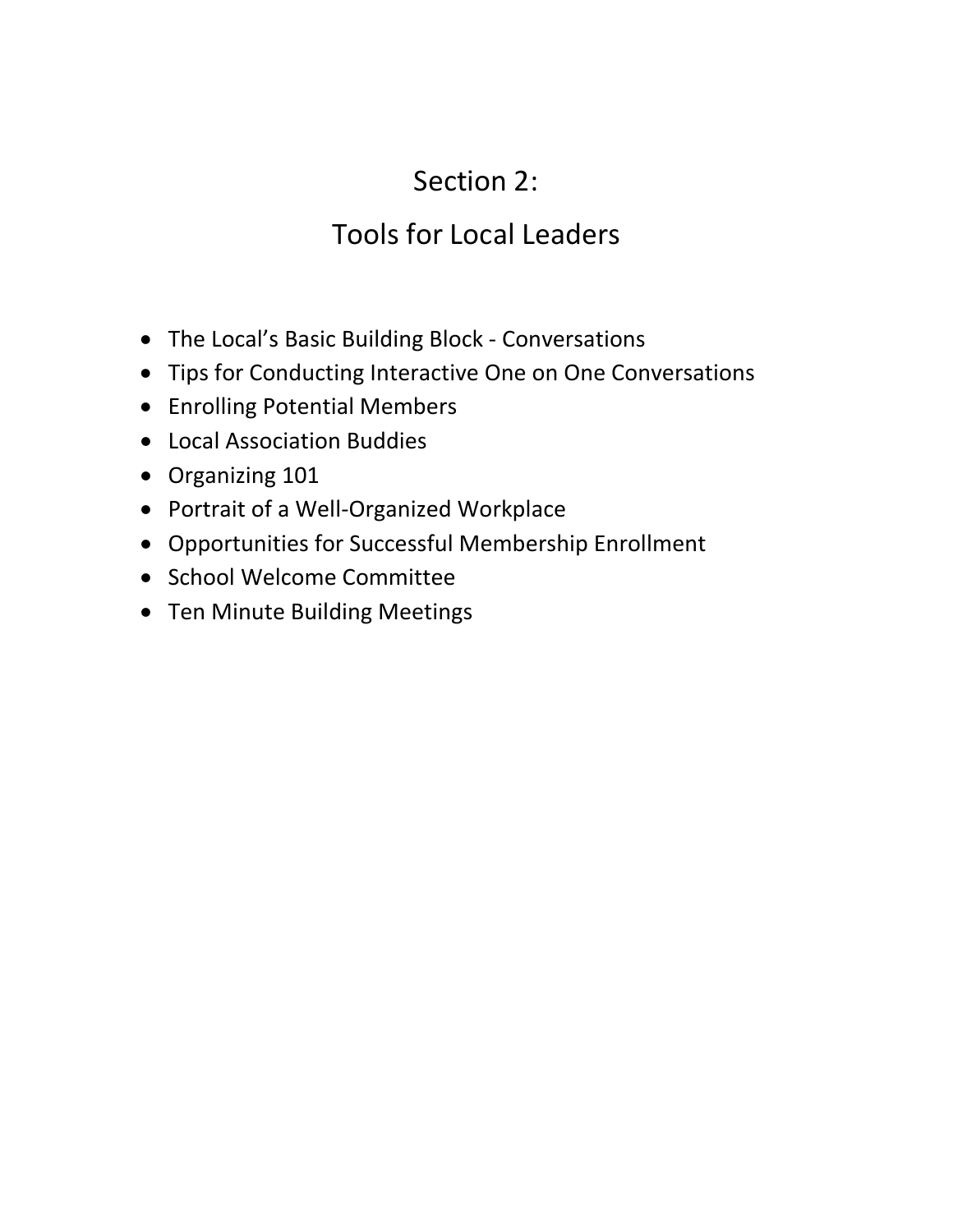### **The Local's Basic Building Block -** *Conversations*

#### **Purpose of the one-on-one conversation:**

- 1. The individual meeting and relational conversation are the essential, basic toolof organizing.
- 2. The conversation is about building a collective structure that will grow the organization, engage more members and identify allies and resources to support the organization.

#### **Essentials of the one-on-one conversation:**

- It is about listening and seeing the world through his or her eyes.
- It is deeper, more revealing than small talk.
- It is about probing, asking open-ended questions.
- It is about assessing for evidence of humor, resilience, organization and imagination.
- It is about building a relationship around interests.
- It is about both parties opening. You must be willing to tell your own story to build the relationship.
- It should eventually lead to action.

#### **Open-ended questions to use in the one-on-one conversation:**

- What is the individual's story?
- What is his/her passion?
- What is his/her vision?
- What are his/her values?
- What are his/her motivations?
- On what will (s)he acts?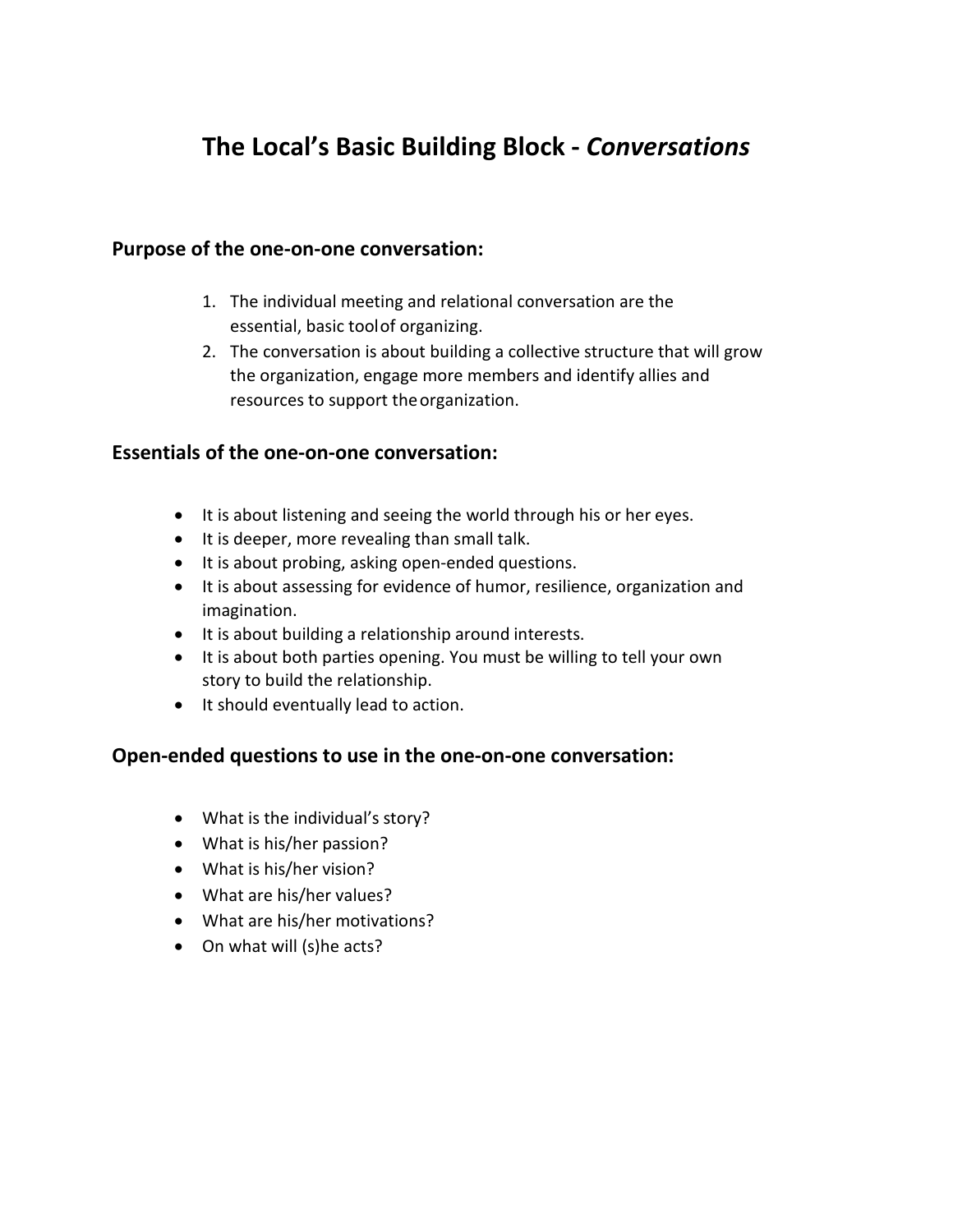### **Tips for Conducting Interactive One on One Conversations**

### **Planning**

- 1. Ask the school district for new hires' names and contact information on an on-going basis, beginning in August.
- 2. Be intentional about who will have the relational conversation ("the team member") so that there can be a realistic relationship and follow-up with the new hire.
- 3. When contacting new hires to set up the conversation, team members should:
	- a. Schedule their own appointments for the individual meetings.
	- b. Make the appointment ahead of time. Thirty (30) minutes is long enough.
	- c. Get the new hire's cell number to call/text in case of last minute delay or cancellation. Also give the new hire a way to call/text the team member for the same reasons.
	- d. Set the meeting for a location where the new hire will feel comfortable, e.g., the school worksite, new hire's home, a coffee shop.
- 4. When attending the meetings, the team member should also:
	- a. Wear NEA-NH or local identification (NEA-NH button/nameplate, local button or Tshirt, etc.).
	- b. Take membership forms, NEA-NH New Educator cards and pens.
	- c. Take snacks to eat between conversations as needed.
- 5. Team members should schedule any needed follow-ups in a timely manner. Make sure to provide new hires with information and connections to resources that fit their expressed interests.

### **The Conversation**

#### **General Approach**

- Stay focused on the person in front of you.
- Take some risks in the conversation.
- Express interest in what the new hire says. Ask questions, but not rapid fire.
- Spend long enough on an item that you break out of small talk.

#### **Beginning the Conversation**

- Begin conversation with, "As I told you on the phone when making this appointment . . ."
- Be clear and open about why we are meeting. "We want to get to know you and help you succeed."
- Offer some information about yourself. Briefly describe your role.

#### **Questions and Answers**

- Questions should identify the passion (or anger) of the new hire, as well as his\* interests.
- Focus on the "whys" in his life. These are his motivators.
- Ask about family, background, etc.
- Ask, "Why did you choose to become an educator (or other job category)?"
- Ask, "Who do you already know at the school district?"
- Ask, "What do you think of when you think of Unions?"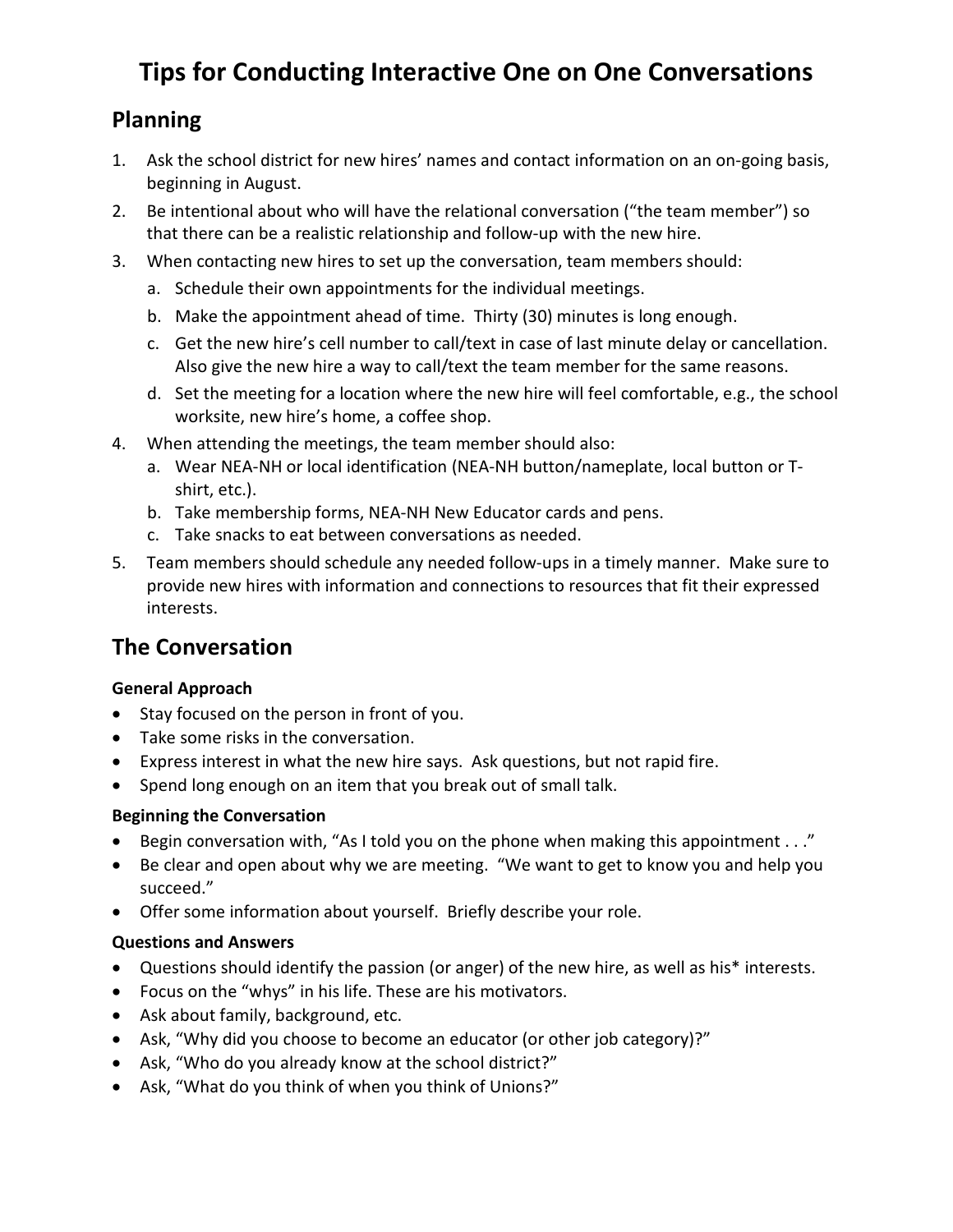- For new hires who have work experience (not necessarily in education) ask, "Have you ever seen unfairness at work?" [*Listen to answer*]. "That's what our association tries to minimize."
- Some new hires may ask questions about the association. Possible responses could be:
	- $\circ$  Associations are employees supporting each other around economics, around the classroom, around where the kids come from and where they go to.
	- $\circ$  "The association is more than negotiations and grievances. The association is the only organization on your side. Think about it. Who's not on your side?" [*Listen to answer.*]
- New hires may ask what "services" NEA-NH offers. Have that information with you.
- Some new hires have asked, "Isn't membership required?" Possible responses could be:
	- o "No. Our association is a democracy."
	- o "The values you identified as important to you are supported by the association. For example, we are working to/on . . ."
	- o "Some form of participation is required, but to remain strong we need all involved."
	- o "We do have something called fair share, but it's important we get to know you and you get to know us and join us as an association member."
- Below are some possible responses to questions about dues:
	- $\circ$  "We do want your money, and your concerns, your passion and your participation. We want all of you, not just your money."
	- o "Your dues are your commitment to helping others. Others' dues are their commitment to helping you."
	- o "We support each other with our dues."
	- o "Dues are set through a democratic process by association members."

### **The Invitation to Join**

- After 20 minutes, if the meeting has not gone well, do not invite them to join the association. Have someone else schedule another meeting with them. Proceed to talk to them about the NEA-NH New Educator card.
- If the meeting went well, invite them to join the association. "I'm inviting you to be my colleague in our association." Then put a membership form and pen in front of them\*\*. And wait for their response.
	- o If it has been a good 20-minute relational conversation, putting the membership form in front of them will be natural.
	- o Do not leave the form with them. Wait for them to fill it out and return it to you.
- Show them the New Educator data form and ask them to check what interests them. You may need to help them translate what they talked about to the topics listed on the form, since they may not understand those terms. Working together reinforces that you heard what they said.

### **Closing the Conversation**

- Thank them for his time. Let them know you enjoyed the conversation/meeting them, etc.
- Ask them to critique the conversation, if you'd like feedback.
- Have something to hand them that has basic information about the Association.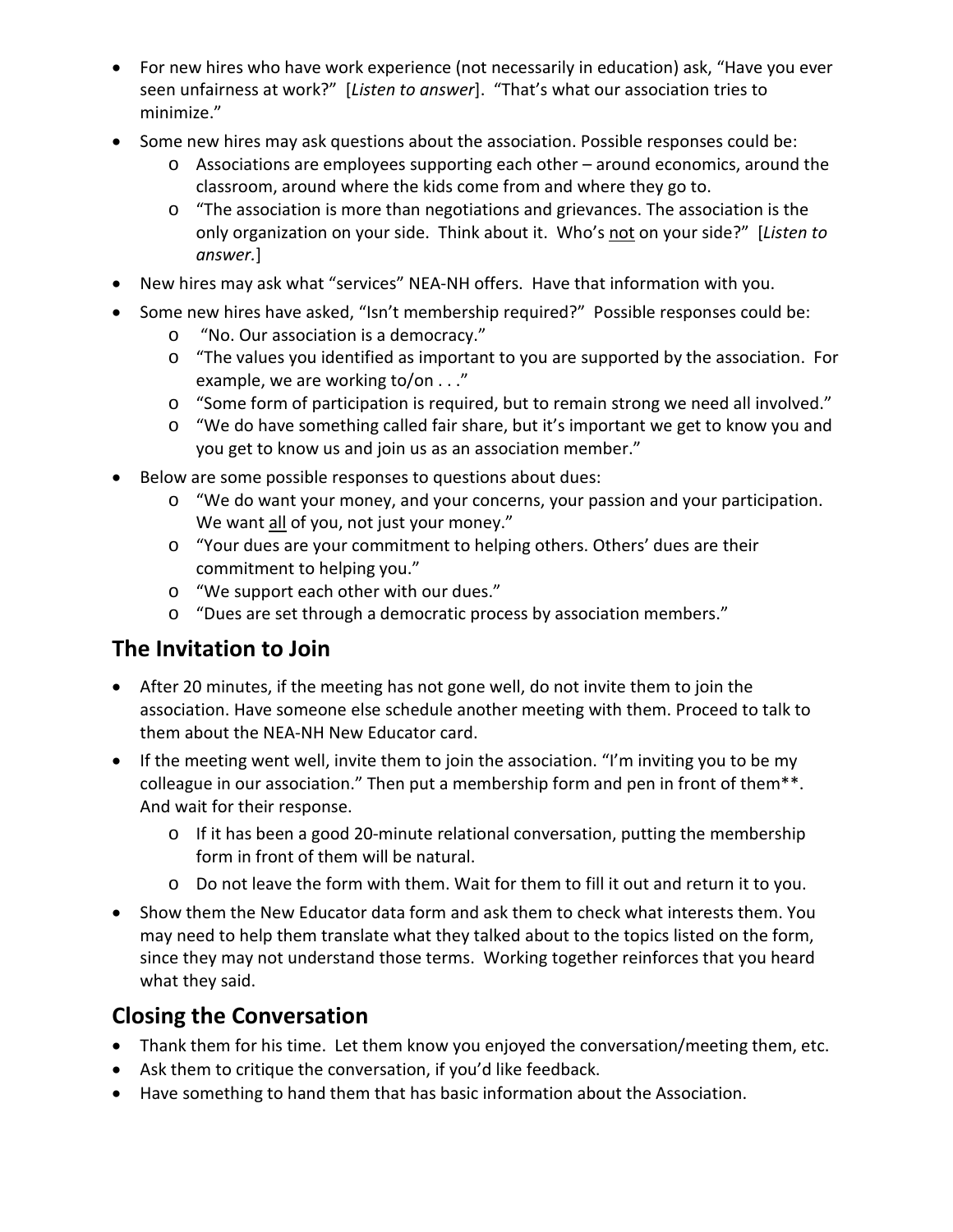### **Enrolling Potential Members**

- 1. Contact the superintendent's office and plan to be notified when a new employee is hired. Request that the district provide you with the employee's name, email address and teaching assignment.
- 2. Recruit as many members as needed to be local Association buddies for new employees hired by the district.
- 3. Send a welcoming letter from the local Association for each new employee hired. (Sample in Section 3)
- 4. Have each local Association buddy follow up the welcoming letter with a personal contact.
- 5. Schedule a local Association event during the new employee's first few weeks on the job.
- 6. Make the importance of membership the focus at this event.
- 7. Follow up with additional personal contacts until the new employee joins.
- 8. After new employees join, do not abandon them. Continue to have regular conversations with them to acclimate them to the local Association and the school community.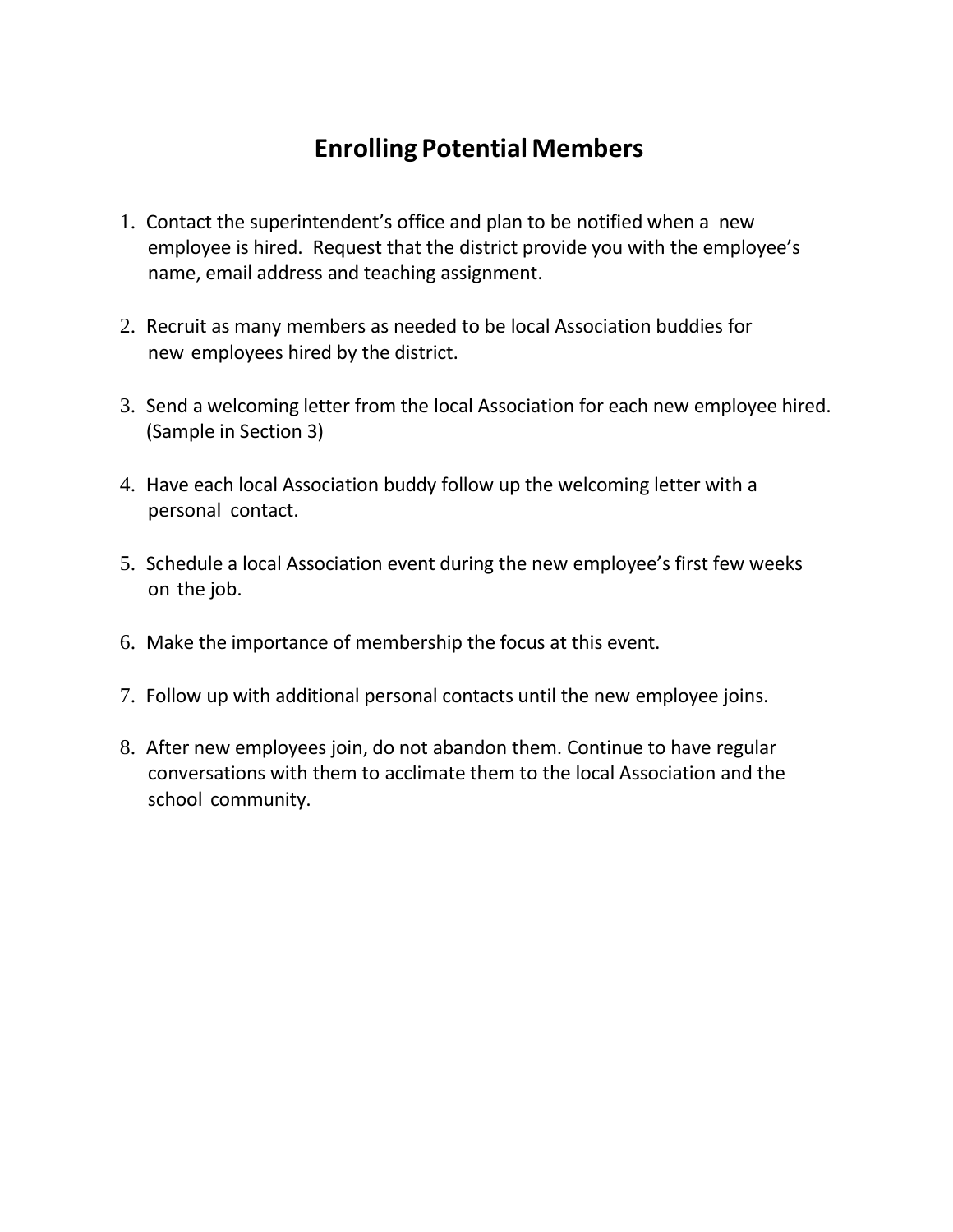### **Local Association Buddies**

A local Association needs to start nurturing potential new members as soon as possible. If the first person potential new members develop a relationship with is a strong Association advocate, chances are when the potential new members are approached to join the Association, they will sign on right away. The following are suggestions for locals to develop *buddies* for potential new members:

- The local should develop a relationship with the school secretary, human resources staff and the superintendent so that when new employees are hired the Association is notified as soon as possible. This notification could go to the local Association President, Membership Committee Chair, Building Representative - whomever the Association designates. The local Association should receive the following information from the district about the new employees: name, home E-mail address, home phone, and assignment.
- The local Association can then assign a member to become a buddy for each new employee. If the district has many new employees, these buddies could be assigned two or three new employees. Provide the information listed in the first bullet to each buddy for the assigned new employee. If possible, match each new employee to a buddy who has a similar assignment or works at the same site.
- The buddy is responsible for contacting new employees and developing relationships with them. The first contact should be face-to-face. Be sure to follow up with a note and a phone call.
- The first task of the local Association buddy is to welcome new employees to the school and community. Other tasks would include finding out what immediate needs they may have. If the potential new member is new to the community, ask if he has found a place to live. The local Association can assist the potential new member with information regarding rental property or real estate possibilities within the community.

Other information that may be helpful is banking information, grocery shopping, doctor/dentist referral information and information on community church services. The intent here is to help new employees feel welcomed, answer questions that they may have and help them to adjust to their new environment.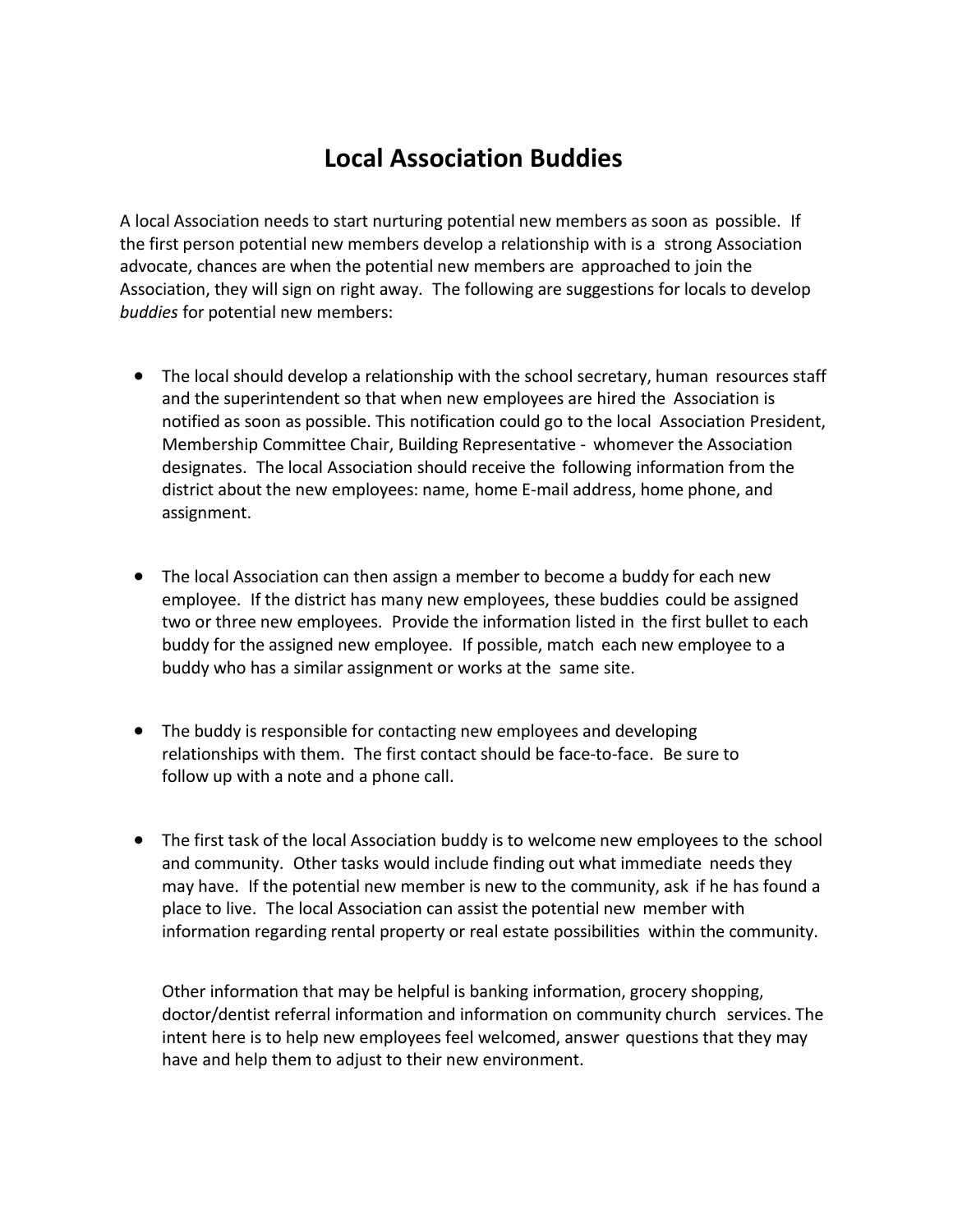- If the new employee is already from the community, the questions may be more job related. If there is a district mentoring program for new employees share the contact information with the new employee. If the district doesn't have a mentor program, the local Association buddy can help the new employee with job specific questions.
- Once new employees are settled in the community, the next task for the local Association buddy is to accompany them to any school or local Association related activities. Possibilities include official local Association welcome activities, the first workshop day for employees or district/building meetings. Make sure that the new employee has someone to talk to at all local Association and district functions held at the beginning of the school year.
- Once the new employee has become a local Association member, the buddy should continue the relationship. Make sure that the new member understands the conditions of the contract. The more the relationship between the new member and the local Association buddy develops, the greater the potential is for the new member to become an active local Association member.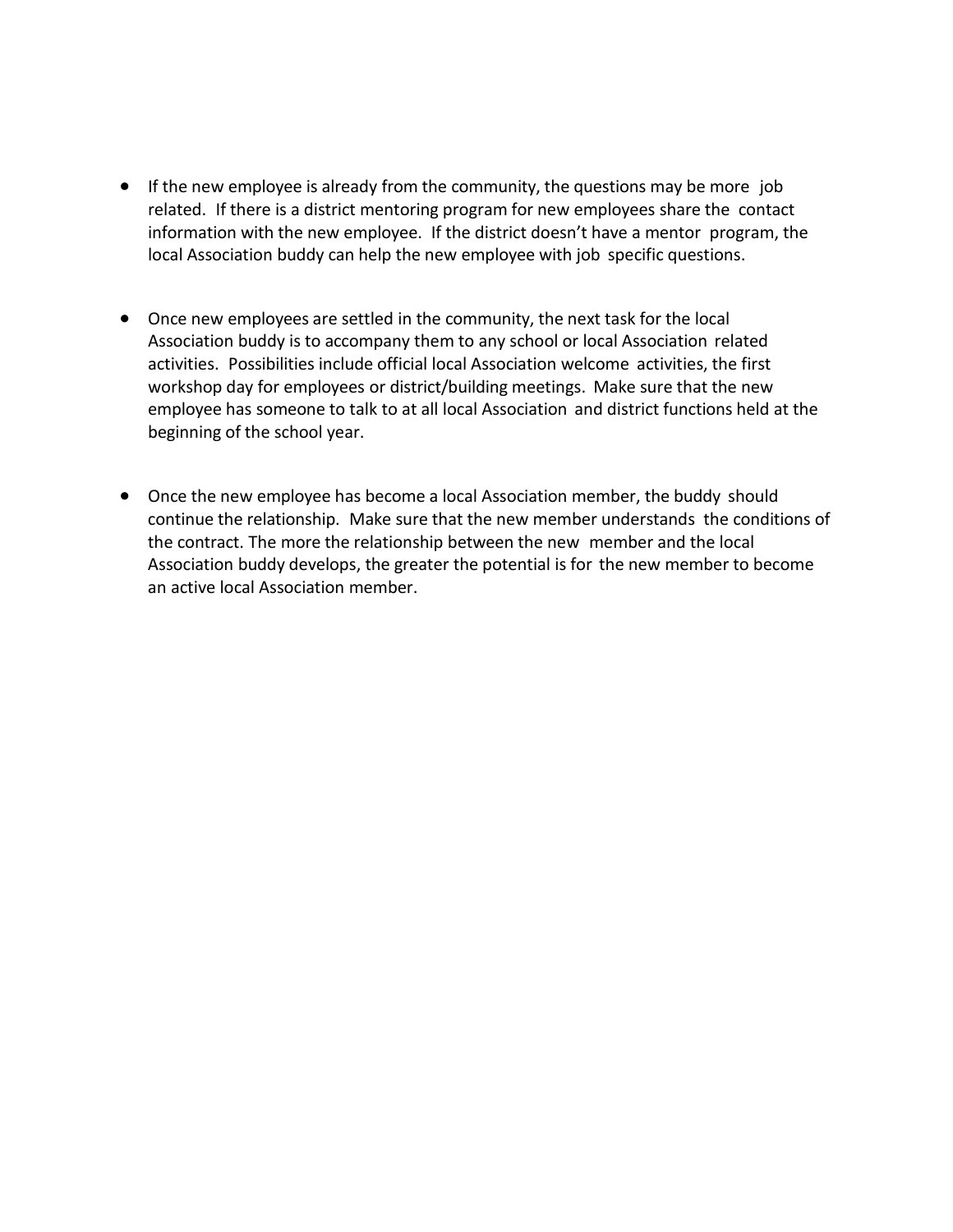### **Organizing 101**

#### **Who is an ideal member?**

- Any potential member.
- Anyone who wants to be part of NEA-New Hampshire.
- Someone who understands what the association can do for them.
- Anyone willing to work for change.
- A team member who will go to bat for you.
- Someone that will represent you well.
- Someone who will be active and volunteer.
- Someone who is committed.

#### **What is the ideal purpose of your Local?**

- To let people know they are valued.
- To enforce the collective bargaining agreement.
- To protect employees who are covered under the collective bargaining agreement.
- To improve working conditions through:
	- o Negotiations of salary and benefits
	- o Listening to members' needs
	- o Communication
	- o Professional Development Opportunities

#### **How do you project a culture of belonging?**

- Welcome activities, raffles, gift bags.
- New employee breakfast in which members tell their supportive stories.
- Orientation in which the local association partners with the SAU for new employee education . . . showing collaboration.
- Show support in times of need.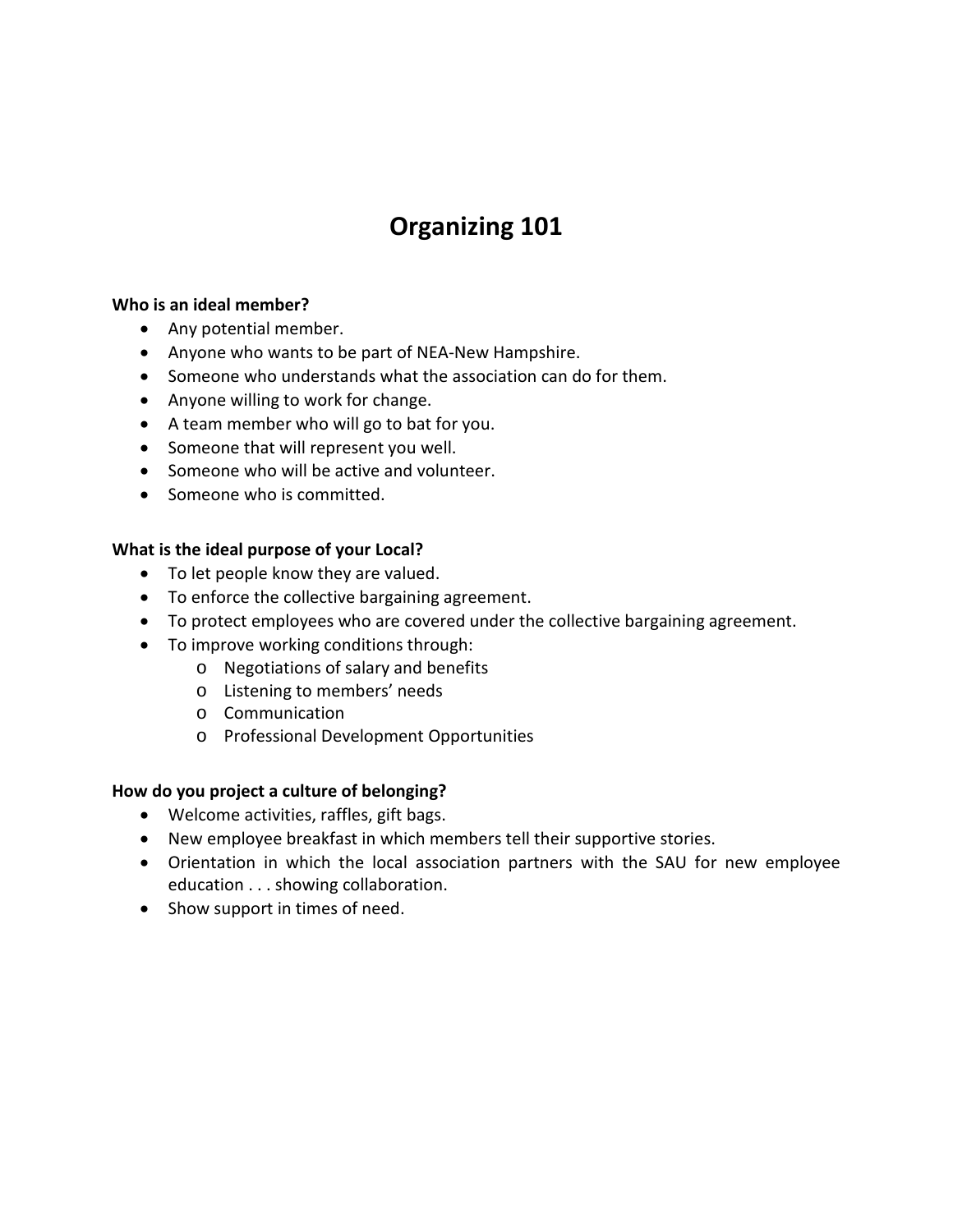#### **Portrait of a Well-Organized Workplace** •

*The local association is visible to members every day.*

· **Face-to-face visits.** Building Representatives/Local Leaders walk through the workplace regularly. They have relationships with all members, not just elected leaders.

· **Complete coverage.** There is a building representative for every 10 members.

· **Lively meetings.** Membership meetings are regular and well-attended.

· **New hires join.** Your local association participates in every new employee orientation.

· **Word gets around.** There is regular communication through newsletters, email, Facebook, Twitter, flyers, up-to-date bulletin boards and a member-to-member network.

*We defend our standards and enforce our contracts.*

\_\_\_\_\_

· **Action is the norm.** Members mobilize and use collective action to solve everyday problems. Grievances are not our primary line of defense.

· **We know our rights.** Contracts are widely available and promptly distributed, both electronically and in print.

*Members own the local association.*

\_\_\_\_\_

**Confidence.** Members feel that their union is strong and can resolve problems.

· **Easy access.** Through building representatives, members have immediate access to resources to resolve their problems, without having to track down the association leadership.

· **Participation.** Members participate in association-wide programs, campaigns, and professional development.

· **Pride.** Members are glad they belong to the association. Social events are wellattended.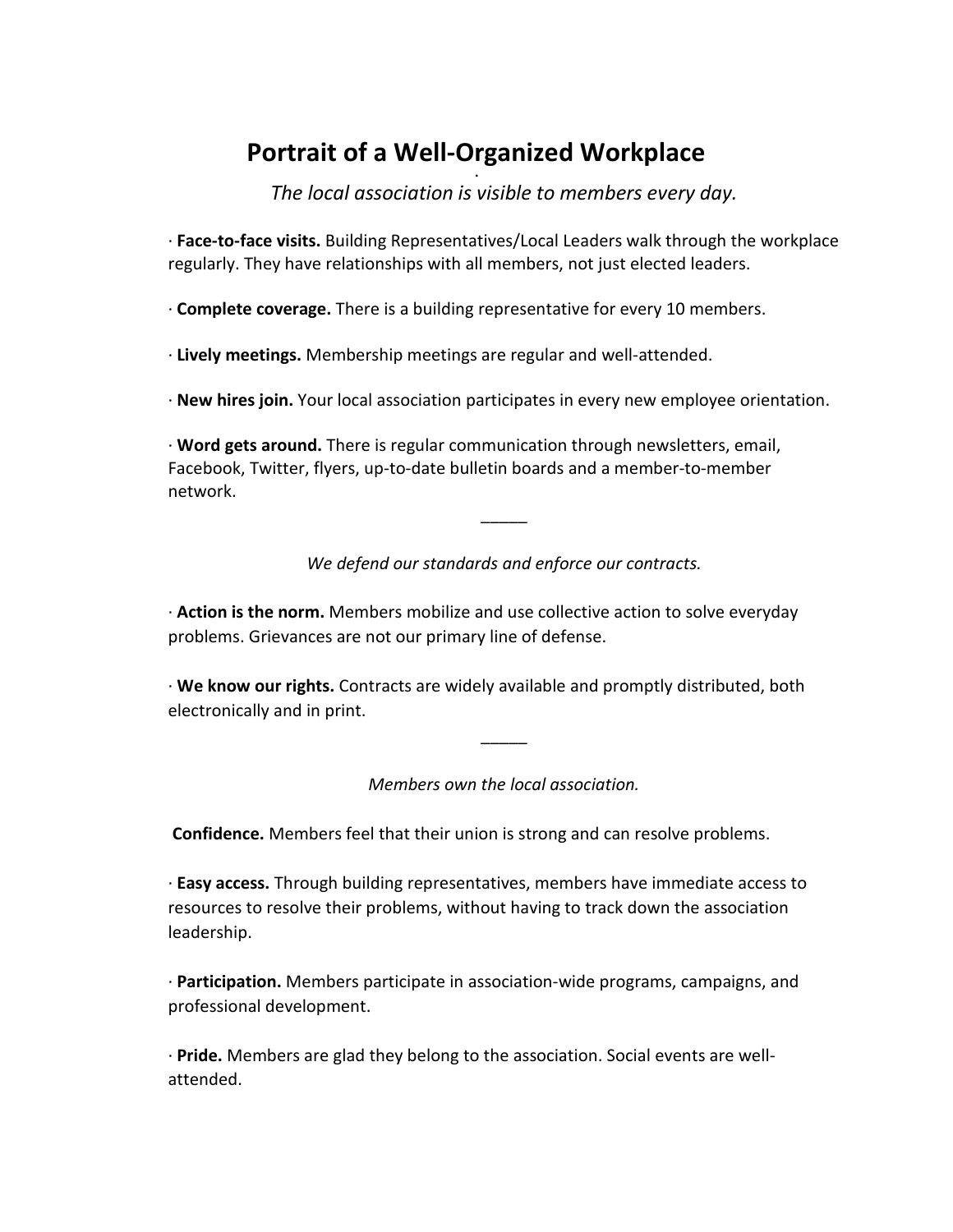### **Opportunities for Successful Membership Enrollment**

1. More colleagues will join the local Association because we are more interested in *them*  rather than in all the facts we may know about our association.

2. *Remember our colleagues will join for their own reasons, not for ours.* The best promoter of membership is an enthusiastic member. Let it be known that you are proud of the local Association, you believe in it and that the Association can make a difference.

3. Contact potential members in person, one-on-one. Contact them when they are alone rather than in a group. Your best results will be obtained from *personal contact*. After personal contact come telephone contact and, finally, mail and printed material.

4. Timing is important. People are most likely to join:

- When a major activity occurs
- When they are newly hired
- When they are helped with a problem they've had
- When they are already "joiners"
- When they are asked and asked and asked and asked

5. Take a few minutes to plan your contact. Ask yourself, what do I know about this person (potential member)? What is the purpose of this contact?

6. Remember that your job is to *listen*, not to talk, until you find out all you need to know about the potential member. Ask questions that start with *who, what, when, why, and how.* Listen to the answers! Find out:

- What potential members know about the Association
- What are their concerns, questions and needs?
- What are their objections, if any?
- How the Association can fill their needs

7. Prepare yourself with information about the Association goals, programs and services. Know where to get additional information should you need it. Talk about the Association in terms that would answer the questions: "What can the Association do for me?" and "How can I be a part of the Association?" Use what you have learned about the potential member to determine what to highlight about the Association.

8. Keep in mind that you don't have to know all the answers. A general briefing on the local, state and national levels of the Association will usually suffice. Find out the questions, concerns and needs of the potential member and get back to them. It's often more important that you cared enough to follow through with what you promised than that you provided the information. You may also ask a more knowledgeable leader or staff person to follow up with the potential member.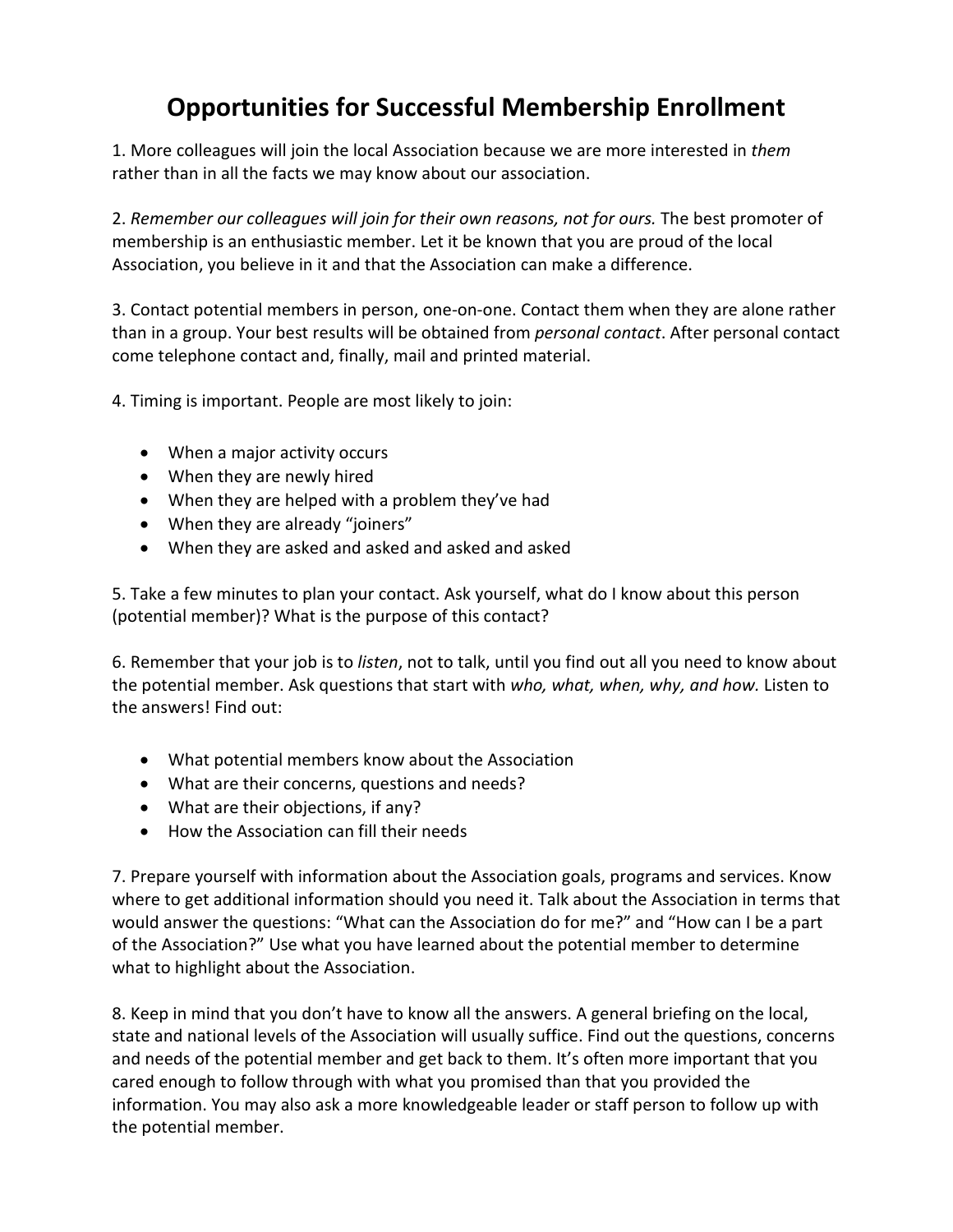9. If you need someone to assist you or make a follow up contact, decide who the best person should be. When members are *informed* about who the potential members are, they are often willing to make enrolling a potential member a team effort, especially with individuals they know.

10. When talking about dues, talk in smallest terms — by the day, week or month. Use the daily amount and compare it with what little that amount will buy in everyday purchases. Stress that members receive protection and services 365 days a year.

11. Use printed material selectively and try to hand-deliver them. Point out specific information, which refers to the potential member's interests. Write a personal note to go along with the materials.

12. Positive attitudes produce positive results. Be positive; *expect everyone* to enroll. Let the potential member be the one to tell you otherwise.

13. If potential members show interest in joining, try to get them to enroll immediately. It takes less than two minutes to complete a membership form, especially if you have some of the information filled in advance. Become familiar with the form so that you can help make the process smoother. Offer to take the completed form to the local Association building representative to expedite the enrollment process.

14. If the potential member has any uncertainty, remember:

- *Here's who we are*
- *Here's what we do*
- *Here's what we can do together*
- *Here's what the dues are. Then ask,*
- *"Will you join with us?"*

15. Set a goal for yourself each day. For example, contact one potential member; call and support another member who is working on enrollment of potential members.

16. Much more comes through to the potential member than just the words we speak. It's been said that only seven percent of our message comes from our words; 38 percent comes from our tone of voice and how we say the words; and 55 percent comes from other nonverbal messages we send with our facial expression, body language, etc.

17. After potential members join, tell them what they can expect. Do not promise anything you can't personally deliver. Immediately after they have joined is an excellent time to help get them involved. Do what you can to make every new member feel good about their decision.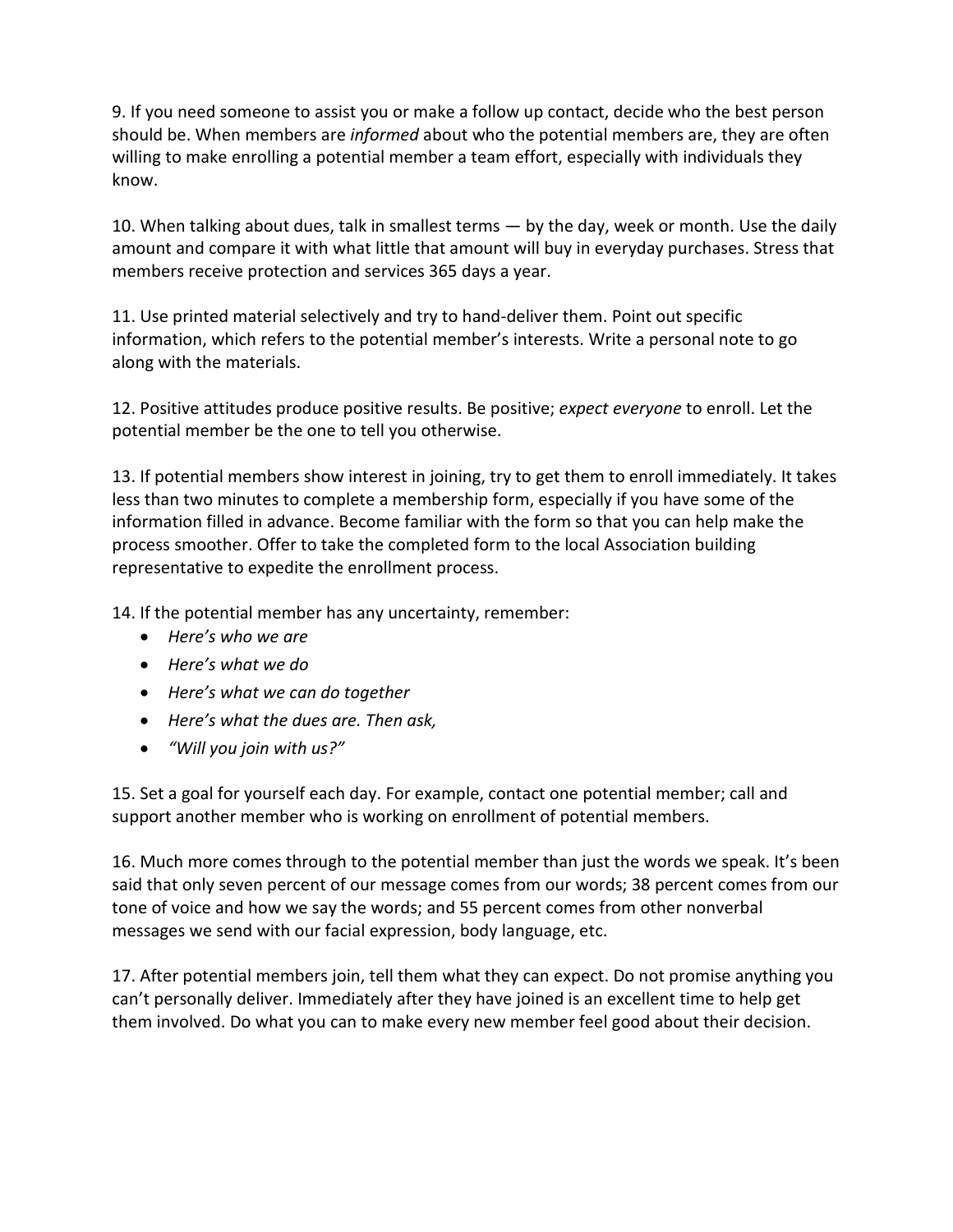### **School Welcome Committee**

"Welcome" is one of the most powerful words and one of the rarest spoken. This is often true in our Association. We need to think beyond welcoming members after they join. We need to reach out regularly and welcome new employees in various ways, to introduce them to our Association.

#### **FORM A WELCOMING COMMITTEE** and **DEVELOP A PLAN** for connecting with each new employee:

- · This is an activity that ESP and EA locals could work on together.
- · Have a representative from each area of the school if you have only one school facility.
- · Meet monthly to discuss your progress.

#### **GET NAMES OF ALL NEW HIRES** by August 15:

· If your school district has an orientation for new hires, request time on the agenda to speak with them and introduce yourself and **Welcome Committee** members.

Make sure the **Welcome Committee** representatives personally **INTRODUCE** themselves at an orientation meeting or the first work day:

- · This is just a brief introductory conversation to make connections. Listen more than you speak.
- · Remember, one-on-one contact is the best way to communicate.

Have a **Welcome Committee** member **PERSONALLY DELIVER** a gift bag to the new hire two days after school begins:

- · Include information about your Association and some information about their new worksite. Some information you include may be:
	- · The names and email addresses of your Local Association Executive Board.
	- $\cdot$  A name of an individual they may call with questions about their new worksite.
- · Keep your conversation welcoming and brief.

**SEND MORE INFORMATION** about the Local Association two weeks after school begins:

- · This could be a Local Association newsletter, upcoming meetings, school and local events.
- · The Local Association's recent accomplishments can be highlighted.

At last, after all else is completed, **MAKE THE PITCH** to join on the third week after school begins:

· Make sure it is a familiar face that makes the pitch to join.

· Welcome your new members at the next Local Association meeting!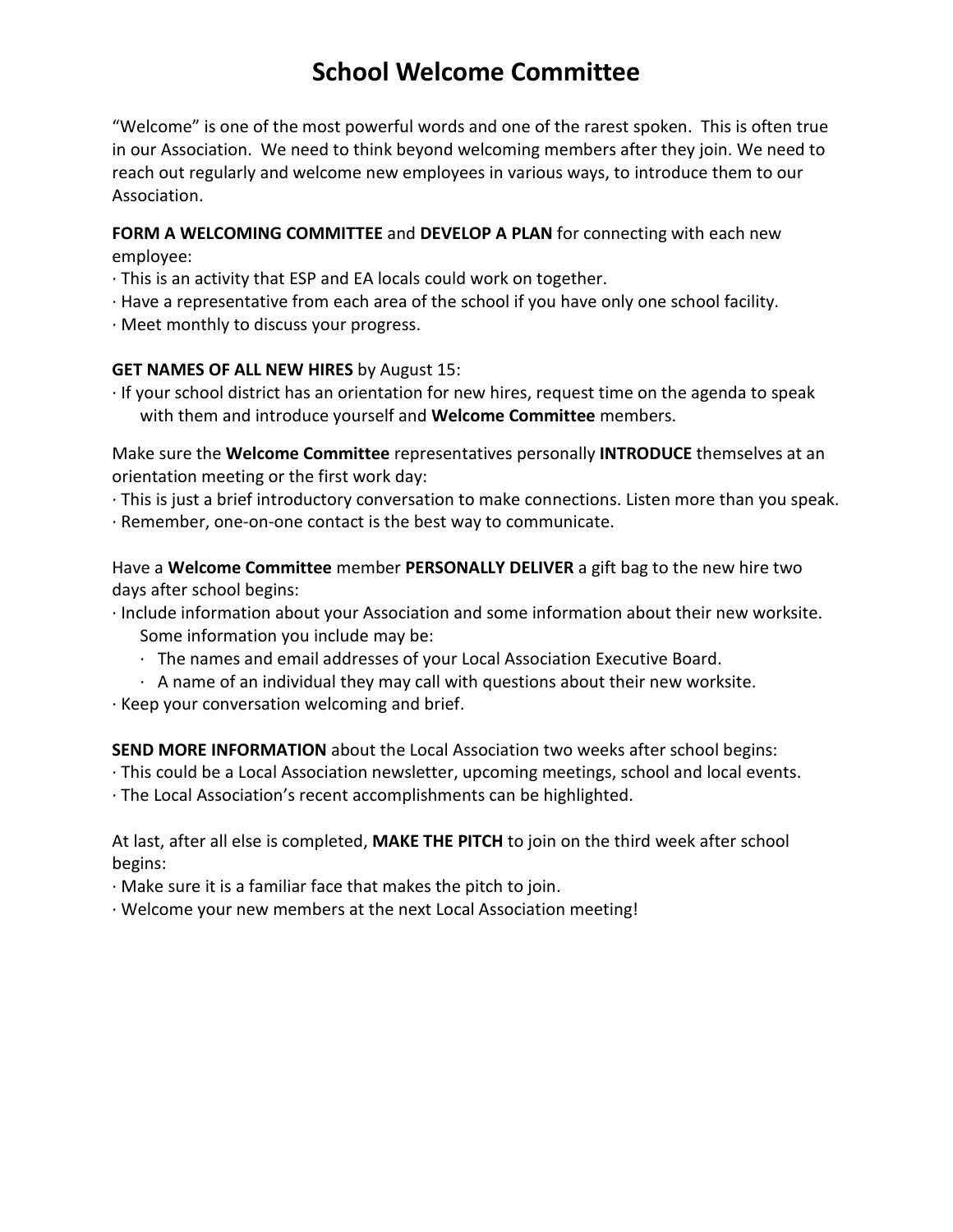### **Ten Minute Building Meetings**

Building Representatives who hold regular building meetings have the best shot toward strengthening membership rapport, especially in difficult times.

We are all busy! Try promising your membership a 10-minute building meeting timed by the clock.

Often it seems expedient for the Building Representative to have a vote in meetings without having gained input from members. To neglect to ask for member input robs them of the knowledge that they have a voice in the union and the feeling that their opinions count in the decision-making process.

On the sample agenda there is a tear-off section on the bottom so that Building Representatives can speak, on an individual basis, to those who write down concerns. The tear-off section can be collected at the door.

| <b>Minutes</b> | Topic                                                                                                                                                                                        | <b>Rationale</b>                                                                                                                                                                                                                                                                          |
|----------------|----------------------------------------------------------------------------------------------------------------------------------------------------------------------------------------------|-------------------------------------------------------------------------------------------------------------------------------------------------------------------------------------------------------------------------------------------------------------------------------------------|
| 2 Minutes      | Brief overview of topics discussed at<br>last month's Association meeting.                                                                                                                   | Keeping members informed is not a matter of how much they are<br>told. Rather, it is a matter of them realizing that leaders are<br>working hard to keep them informed.                                                                                                                   |
| 4 Minutes      | Present and explore a new issue.<br>"We need your input before we go to<br>the next Executive Board meeting."                                                                                | The mere process of getting members' input reinforces in the<br>member's mind that his/her opinion is actively sought and<br>subsequently presented to the voting body. The Building<br>Representative who neglects this step is asking for mistrust and<br>hostility from members.       |
| 3 Minutes      | A 3-minute review of a current<br>issue or problem. Could be a<br>building issue or a District-wide item.                                                                                    | Often just talking about a problem gives considerable relief.<br>Reviewing issues keeps information flowing and demonstrates a<br>commitment to concerns raised by members.                                                                                                               |
| 1 Minute       | End on a positive note. Outline how<br>member involvement has influenced<br>the union's action or a decision by<br>the District. Or simply congratulate a<br>member on a recent achievement. | We must constantly provide our members with the context in<br>which the association operates. We must remind them where we<br>started on an issue and where we are today. While the issue may<br>not be<br>resolved, point out how far the item has come since it was first<br>mentioned. |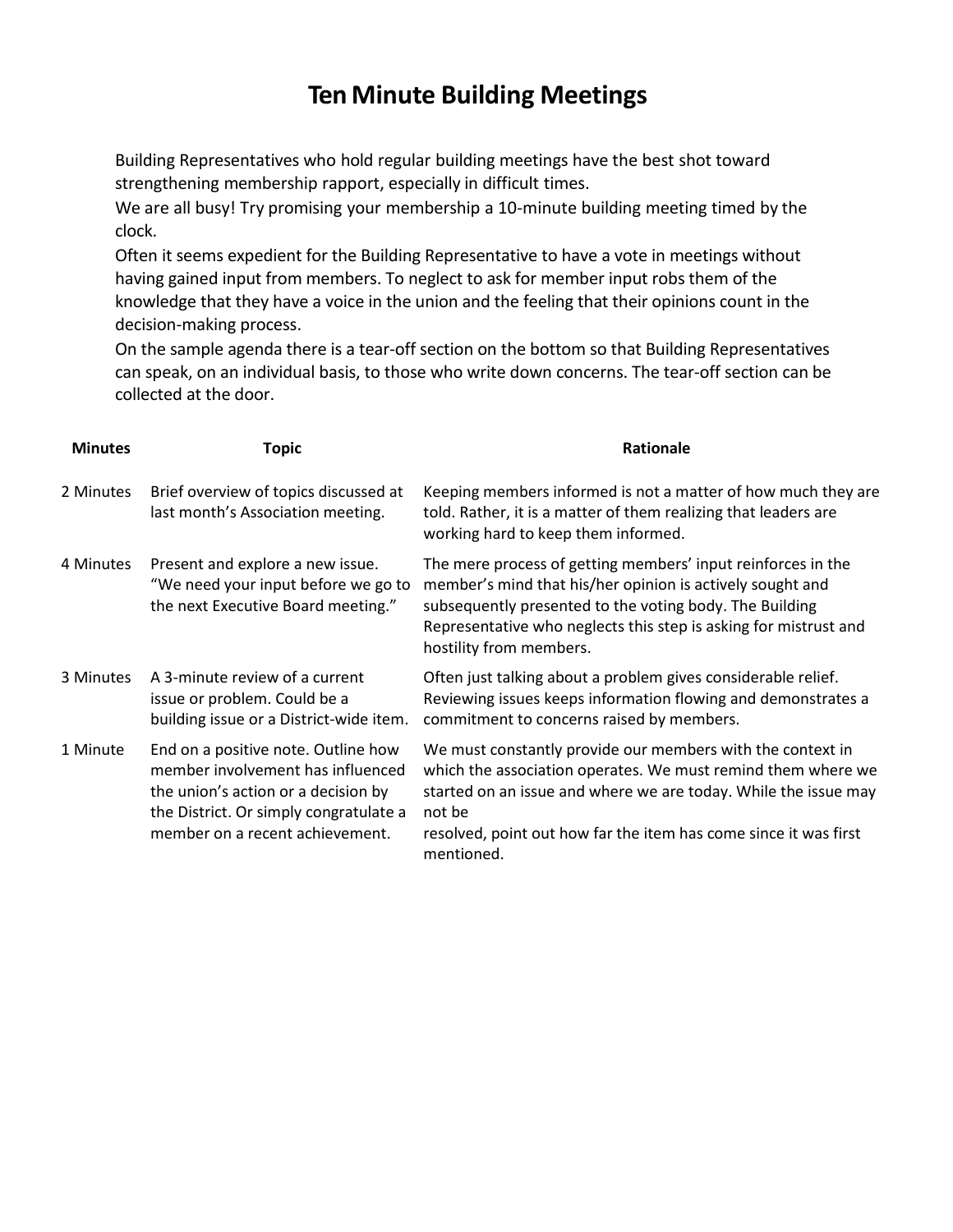## Section 3:

## Sample Materials and Additional Information

- Blank Back to School (B2S) Local Campaign Plan
- SAMPLE Back to School (B2S) Local Campaign Plan
- Back to School (B2S) Local Campaign Plan Materials
- Create Your Local Membership Plan/How to be a Good Listener
- SAMPLE 10-Minute Building Meeting Notice/Input Form
- Letter to Potential Members
- Sample Agenda for the One on One Conversation
- Potential Member Information
- Call Us!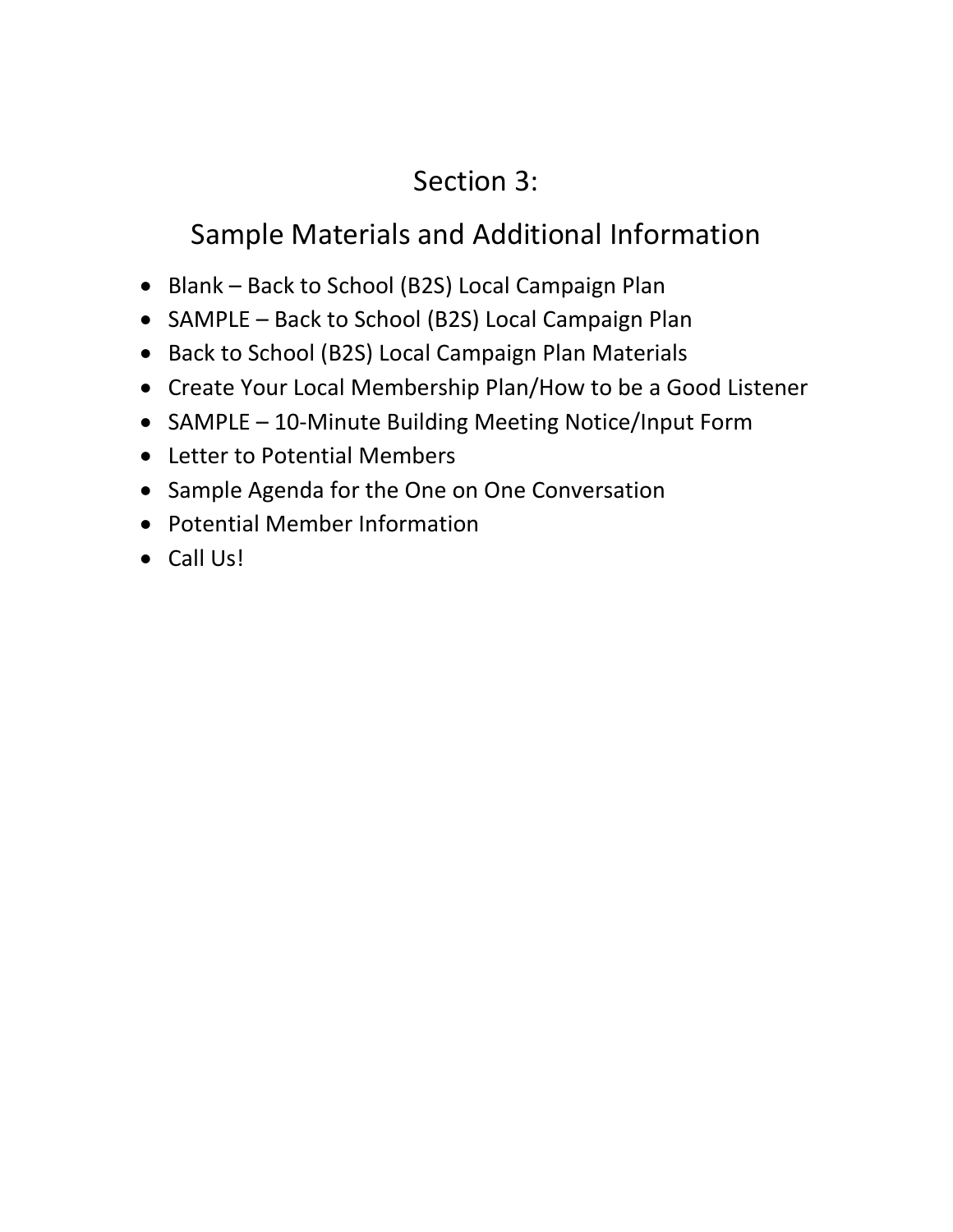### **Blank Back to School (B2S) Local Campaign Plan**

A well planned Back to School recruitment plan is an essential building block for a strong local association. NEA-NH and the NEA have joined together for the national New Educator Organizing Campaign, a comprehensive effort to build our association in the next generation of educators. Through one on one conversations with new educators, you will be identifying their interests to bring them the support and professional development resources of the 3-million members of the NEA. This campaign will gather valuable information as we elevate their voices on issues that impact them and their students. The planning template below serves as a guide so you're able to set realistic goals for your local. Refer to the example further down for ideas during your planning process.

*Goals*

- 1. Recruit, orient, and engage new hires.
- 2. Recruit, reclaim, and retain current employees.

#### *Overall Objective/Benchmarks*

Appropriate objectives include membership gains, number of interest cards collected, number of worksite leaders identified, etc.

| Objective 1: |  |
|--------------|--|
| Benchmark 1: |  |
| Benchmark 2  |  |
| Objective 2: |  |

*Timeline*

List important dates over the next several months that will include a planning meeting, new employee orientations, building rep meetings, blitz weeks, follow-up asks, etc. Your objectives listed above should be reflected in your timeline.

| August    |  |  |
|-----------|--|--|
| September |  |  |
| October   |  |  |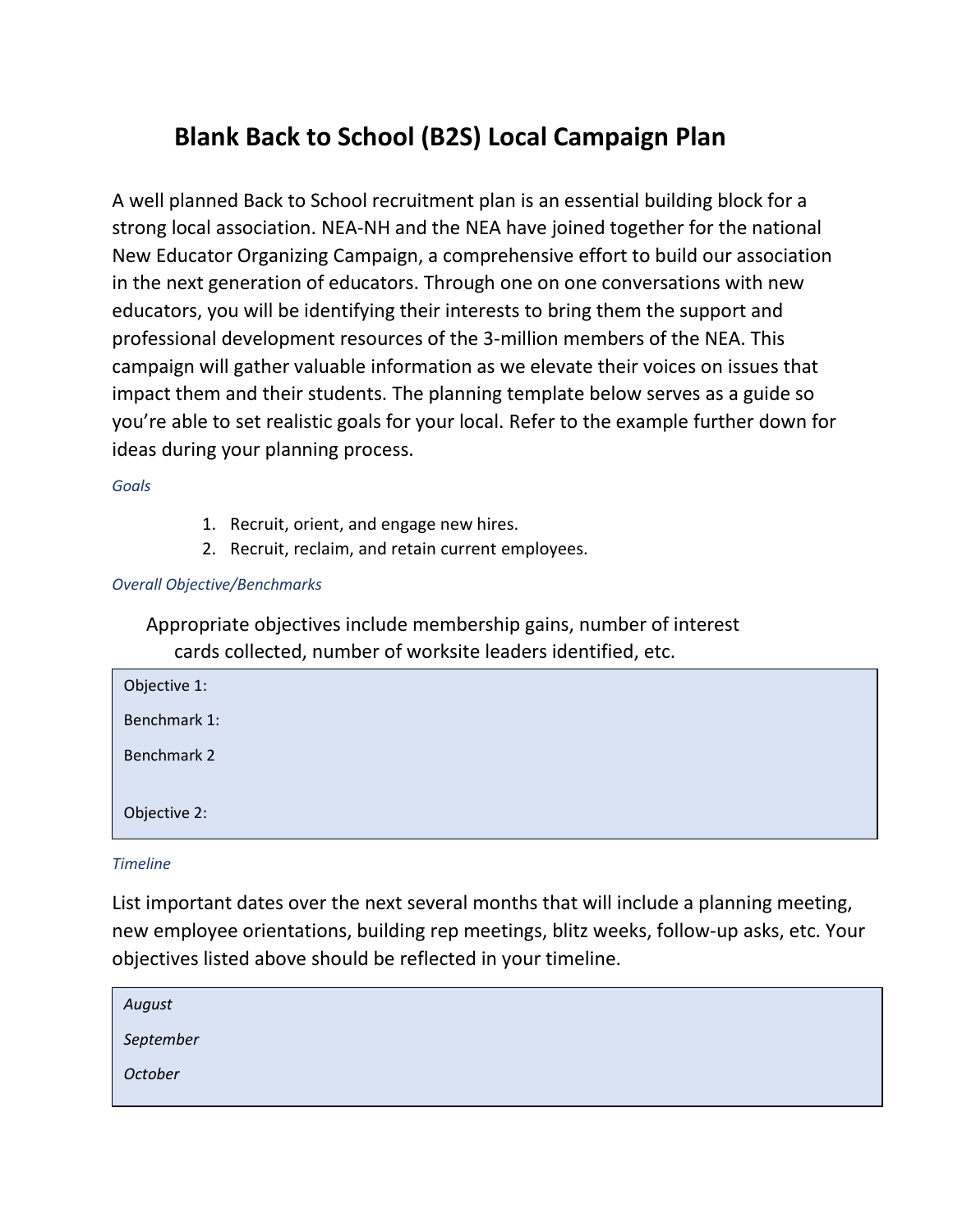#### **New Hire Lists**

How do you plan to get your list of new hires? Examples include requesting from the district, school board minutes, or FOIA request.

#### **Back to School Events**

How do you plan to engage and develop relationships with your new hires? Examples include Back to School picnics, new hire social events, professional development around evaluation, Degrees not Debt, invite to an association meeting.

### **Notes/Additional Background Information**

Use this space to include any relevant information about the local or the District, such as potential obstacles. An example could include whether the School District is going to push back on any of your actions. Or, was there recently a policy change at the District level that may affect your conversations?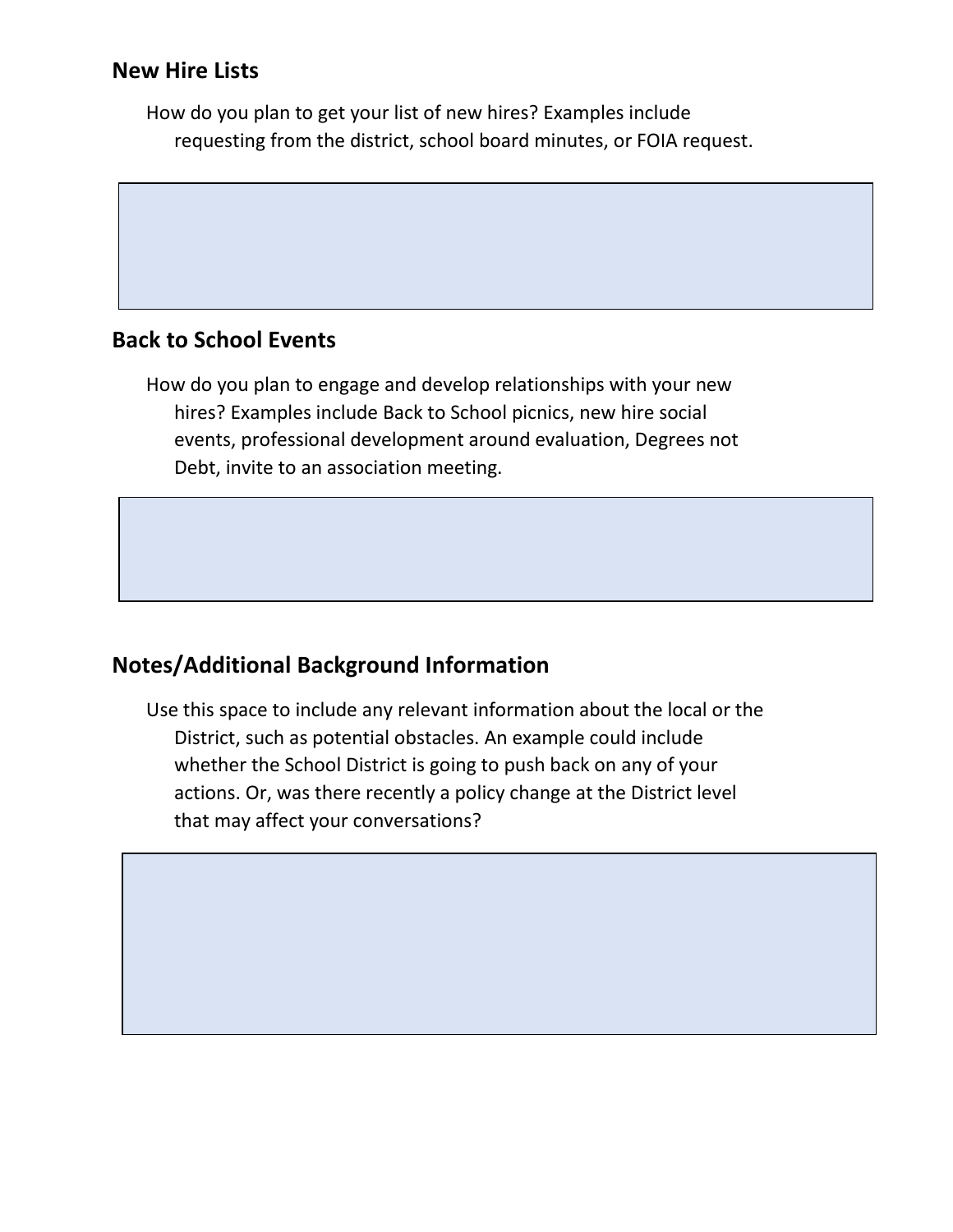### **SAMPLE Back to School (B2S) Local Campaign Plan**

#### *Overall Objectives/Benchmarks*

Appropriate objectives include membership gains, number of New Educator data cards collected, number of worksite leaders identified, etc.

*Objective 1*: Sign up 11 new members during the first two months of Fall semester (total of 39 potential members)

**Benchmark 1**: August 10<sup>th</sup> – Sign up 6 of the 39 new hires at the New Employee Orientation (NEO)

*Benchmark 2*: August 30th – Sign up 3 potential members with follow-up visits to new hires and conversations with other potential members

*Benchmark 3*: September 15<sup>th</sup> – Sign up 2 new members through 1:1 conversations using BR structure and a blitz

*Objective 2*: Collect 100 New Ed Interest Cards from new hires

Benchmark 1: August 10<sup>th</sup> – Collect 27 Interest Cards at the NEO

*Benchmark 2*: September 15th – Collect 12 Interest Cards through follow-up conversations or visiting with new employees that were not contacted at the NEO

> *Timeline* List important dates over the next several months that will include planning meeting, new employee orientations, building rep meetings, blitzes, etc. Your objectives listed above should be reflected below.

*July20th: Convene key local leaders to discuss New Ed plan*

*August 3rd: First BR Meeting of the year; opportunity to educate BRs about the New Ed campaign and prepare for the New Employee Orientation next week; designate roles for NEO and set expectations*

*August 10th: New Employee Orientation*

*August 11th: Follow-up 'thank you' to BRs and report on results from NEO; communicate objectives for the next month and distribute new hire lists to BRs for 1:1 conversations*

*September 7th: Second BR Meeting of the year; report on the progress of established objectives and plan for a blitz week from Sept 11-15th*

*September 11-15th: Blitz Week – this is a concerted effort to increase membership, collect Interest Cards and identify new leaders*

*September 18th: Report back to BRs about the results of Blitz Week*

*October 5th: Third BR Meeting of the year; Let's keep organizing! Review the Interest Card data and determine how to act on it through follow-up conversations, educating members and providing resources such as Professional Development offerings*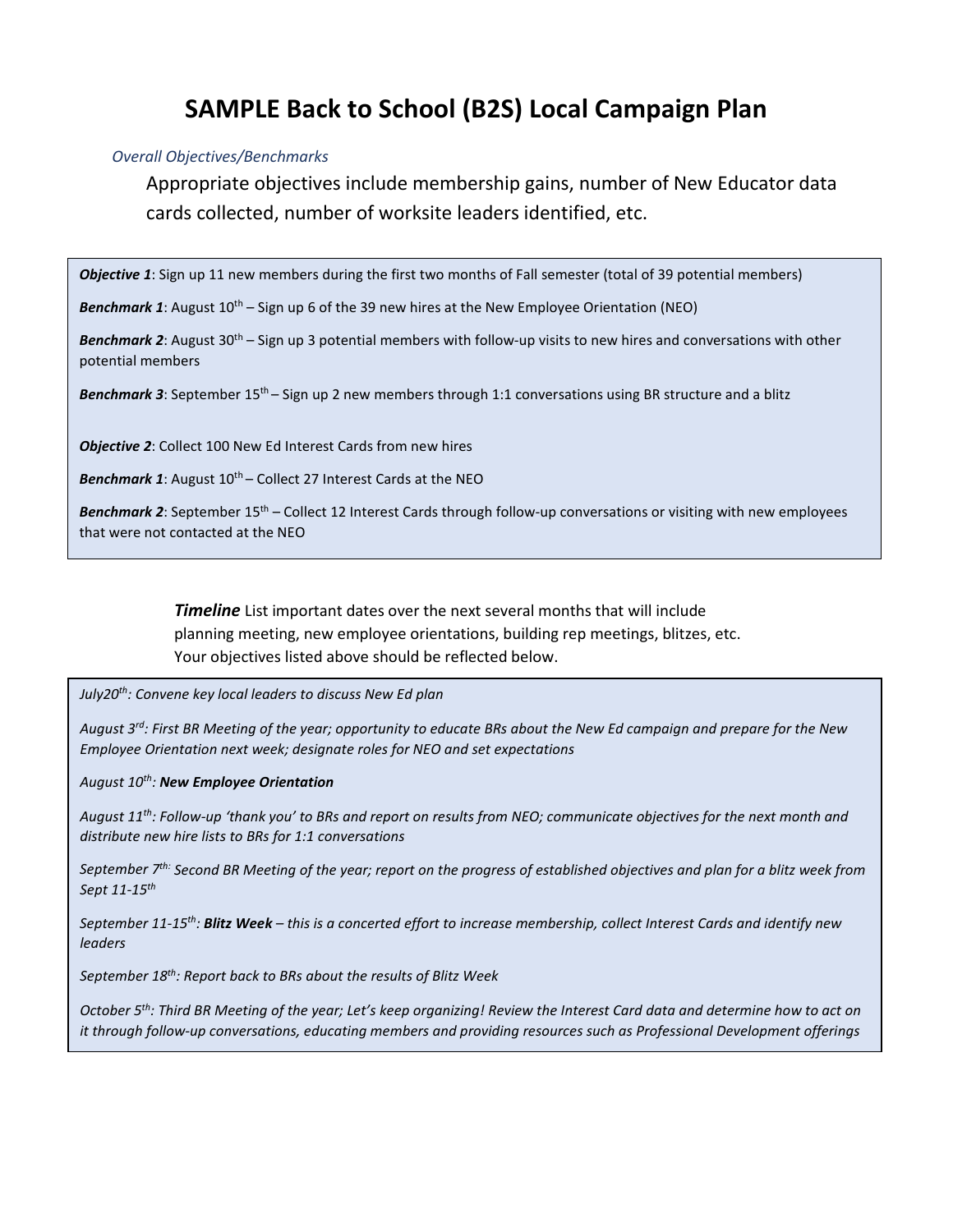### **Back to School (B2S) Local Campaign Plan Materials**

List all the materials that you will need for your New Ed campaign.

- New Hire List for Each Building  $\bullet$
- $\bullet$  . Bargaining Unit Employee List for Each Building (Blitz Week)
- Membership Forms for Teachers and ESPs
- New Ed Interest Cards
- List of Local's Accomplishments
- NEA Member Benefits Brochure
- Prep Time Schedule (Blitz Week)
- Description of Roles/Responsibilities of an AR (For new leaders)

#### **New Hire Lists**

How do you plan to get your list of new hires? Examples include requesting from the district or a Right to Know request.

We have a great relationship with the district so they usually give it to us ahead of time. NEA-NH's UD or UA can also request this list of the district.

#### **Local Sponsored Back to School Events**

How do you plan to engage and develop relationships with your new hires? Examples include Back to School picnics, new hire social events, professional development around evaluation, Degrees not Debt, invite to an association meeting.

| August | NEA Center for Social Justice Cultural Competency |
|--------|---------------------------------------------------|
| August | New Hire Trainings: Classroom Management, SLO     |
| August | New Hire Trainings: Know Your                     |
| August | <b>Back to School Social</b>                      |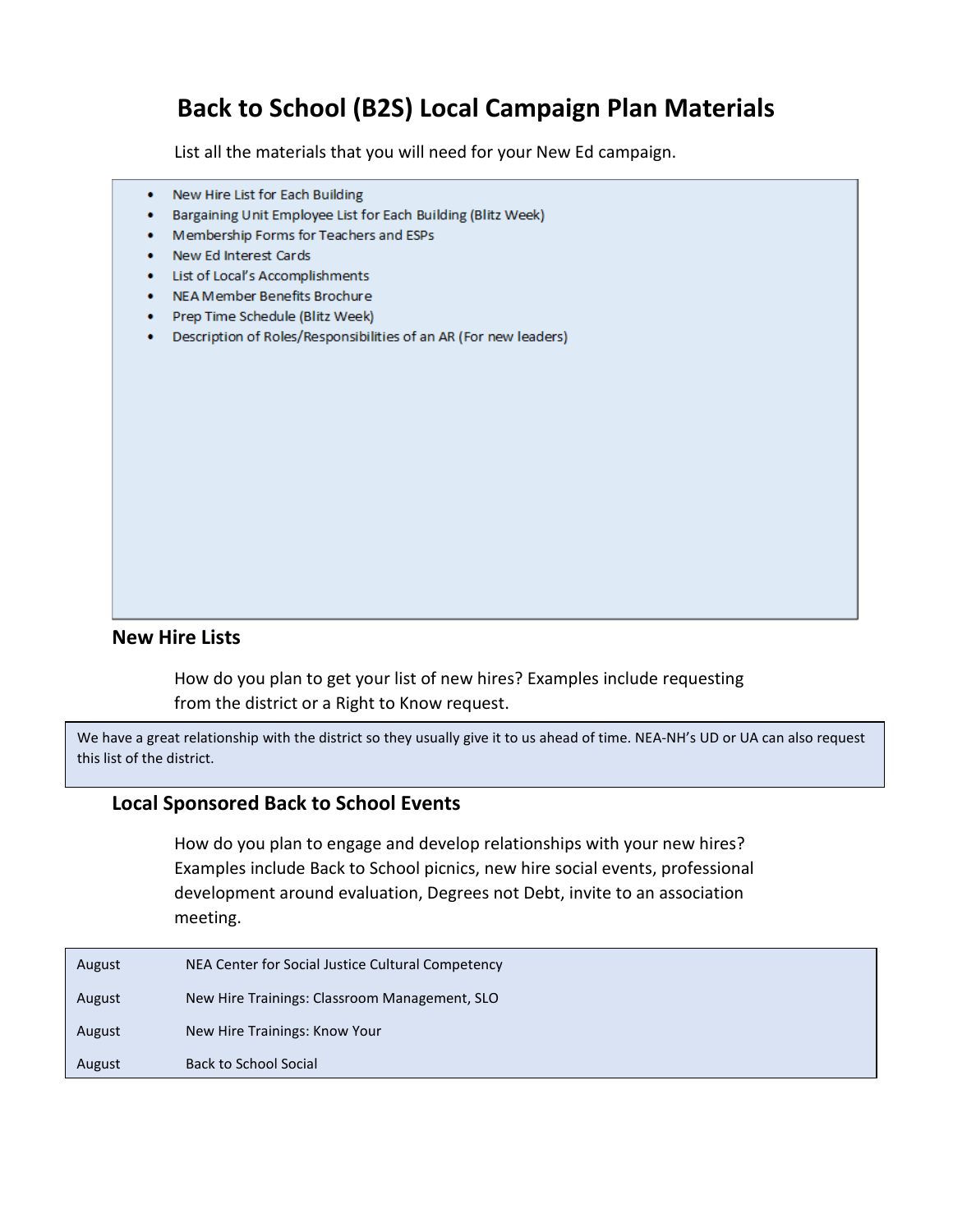### **Create Your Local Membership Plan**

*Identify two or three items as medium-term membership goals, things you think you can achieve over the next year and want to focus on. Jot down specific steps you'll need to take to move toward these goals.*

| Goal for this year: | Anoth  |
|---------------------|--------|
| Steps:              | Steps: |

Another goal for this year:

Also pick out a couple of items as longer-term membership goals, things that might describe your workplace a few years down the line if you keep organizing. Jot down some intermediate steps you'll need to take to move toward those membership goals.

| Long-term goal: | Another long-term goal: |
|-----------------|-------------------------|
| Steps:          | Steps:                  |

### **How to be a Good Listener**

· **Avoid distractions.** Look the other person in the eye and put your phone away.

- · **Slow down.** Our brains process thoughts four times faster than spoken words. It's easy to skip ahead in a conversation, using your assumptions to fill in the gaps and plan your response. Resist this urge. Focus on what is being said.
- · **Don't interrupt.** Take the time to hear the full story.
- · **Keep an open mind.** Don't assume you already know what someone cares about. People will surprise you.
- · **Don't fish.** Avoid leading questions like, "Don't you agree that . . ."
- · **Practice empathy.** Sometimes people need to let off steam. Don't discourage them. Your immediate task is to hear what they have to say, not to judge. Be sure to show concern, empathy and understanding for the person.
- · **Show that you hear what they're saying.** React, ask follow-up questions, and repeat back what you understand. If you don't understand, ask them to "say more about . . ."
- · **Find common ground.** You don't have to agree with every point, but look for areas of agreement, and acknowledge where you differ.
- · **Don't feel you need to sell something.** An organizer is not a salesperson. You're genuinely looking to learn the other person's point of view and create something new together.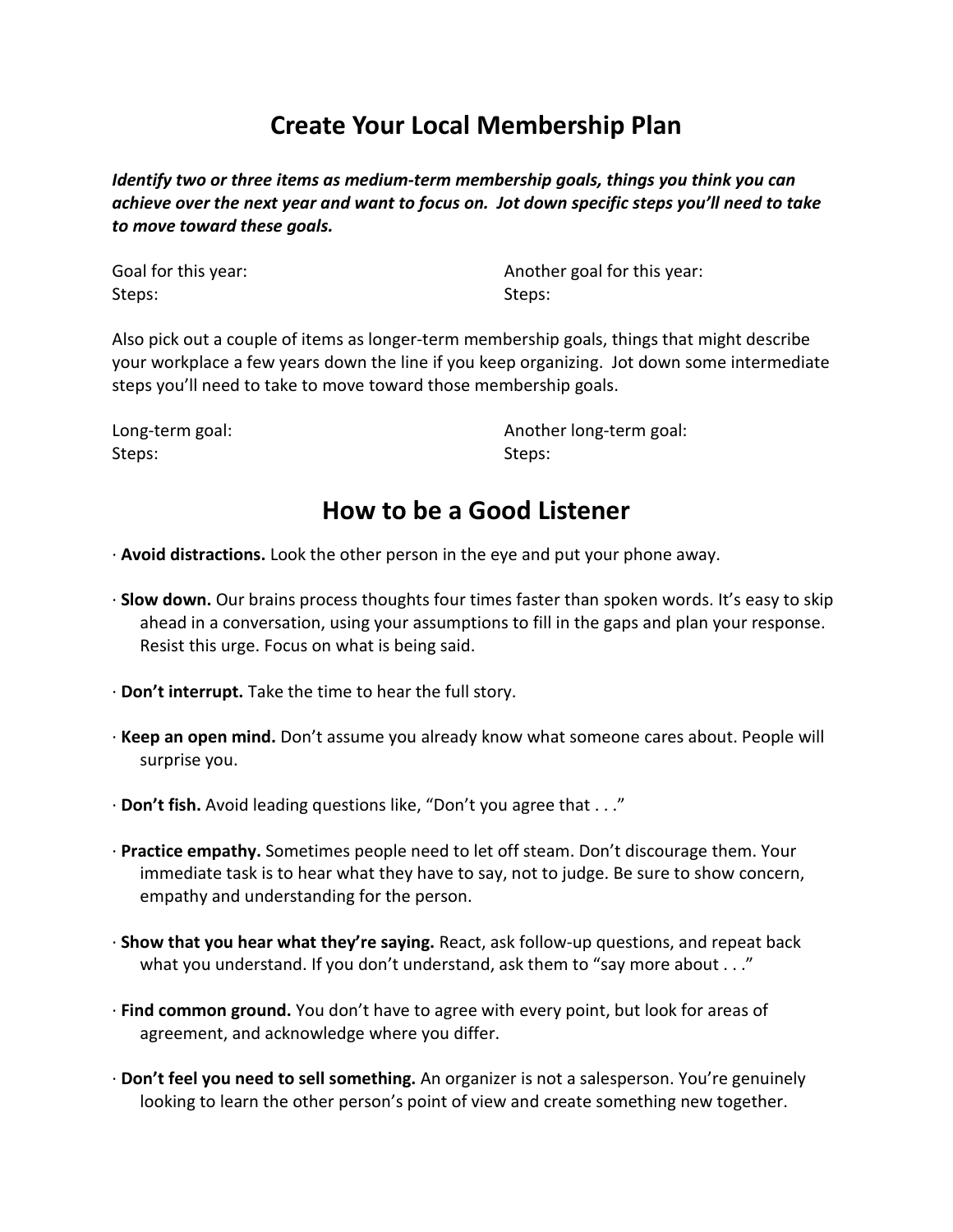SAMPLE

### **10-Minute Building Meeting**

Middle School Education Association October 12, 2018

Middle School Education Association is negotiating our contract this year. Middle School Education Association is determined to keep you informed. Middle School Education Association leaders need YOUR input! We start in the library at 3:15 p.m. SHARP! We wind up the meeting at 3:25 p.m. SHARP!

SAMPLE

#### **10-Minute Building Meeting**

Middle School Education Association October 12, 2018

· What was discussed at the last Middle School Education Association meeting. (2 minutes)

· We need your input on (\_\_\_). Your views will be presented at the next Executive Board meeting. (4 minutes)

· Latest developments on the problem of \_\_\_\_\_\_\_\_\_\_\_\_\_\_\_. (3 minutes)

· Something that should make you proud! (1 minute)

· Time's up! Don't forget to leave your questions and suggestions at the door.

| ASK A QUESTION, MAKE A SUGGESTION. Tear off this portion of the agenda and leave it with (name) at the door. $\blacksquare$ |
|-----------------------------------------------------------------------------------------------------------------------------|
| Your name:                                                                                                                  |
| Best way to reach you:                                                                                                      |
|                                                                                                                             |
|                                                                                                                             |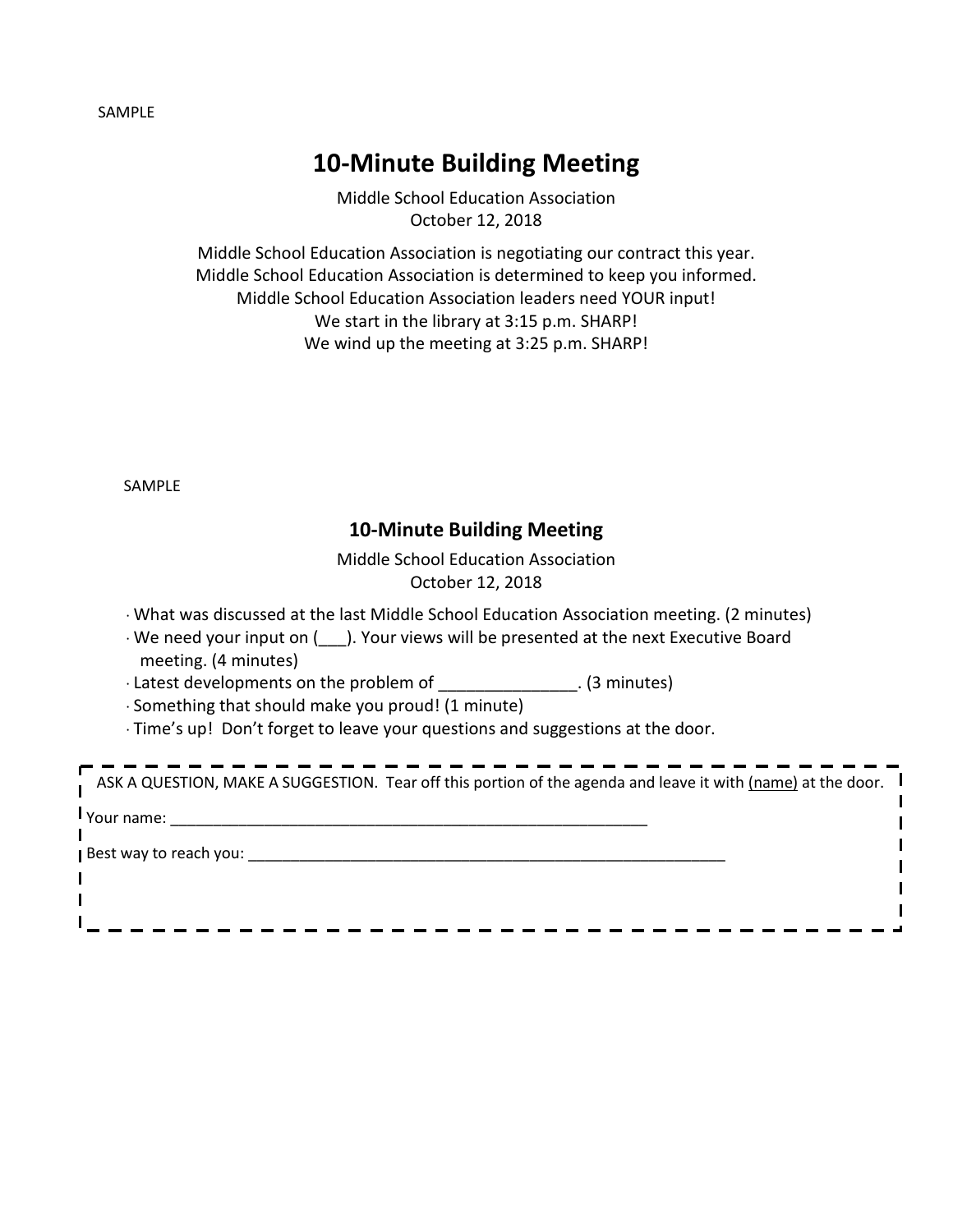### **Letter to Potential Members**

An important part of creating a community of colleagues is welcoming potential members. The following is a sample of a letter that can be personalized to meet the needs of your individual local Association.

*(Use Association letterhead) August, x, xxxx Jane Newcomer One Education Circle Smart City, NH 03301* 

*Dear Jane:* 

*On behalf of the Best Ever Education Association (BEEA), I would like to congratulate you on your new position and welcome you to our district. You will find the Kids First School District is a wonderful place to teach and work! The Best Ever Education Association would like to ensure that you begin the year in a positive way by pairing you with Sally Elder, who will be your Association buddy. Sally will contact you soon to help you in any way she can, as you become a part of our district.* 

*BEEA would also like to invite you to the new employee luncheon, which will be held on August xx, xxxx at 12:30 p.m. in the Kids First Middle School cafeteria. At the luncheon you will have an opportunity to meet other new employees and their Association buddies as well as to acquaint yourself with the advantages of Association membership. This year we are offering an early enrollment incentive, which Sally will explain when she calls you.* 

*I am enclosing a brochure on NEA Member Benefits, which you might find helpful as you transition into the area.* 

*Please call me at xxx-xxxx with any questions you may have. I look forward to meeting you at the new employee luncheon on August xx, xxxx.* 

*Sincerely, Bev Leader President Best Ever Education Association*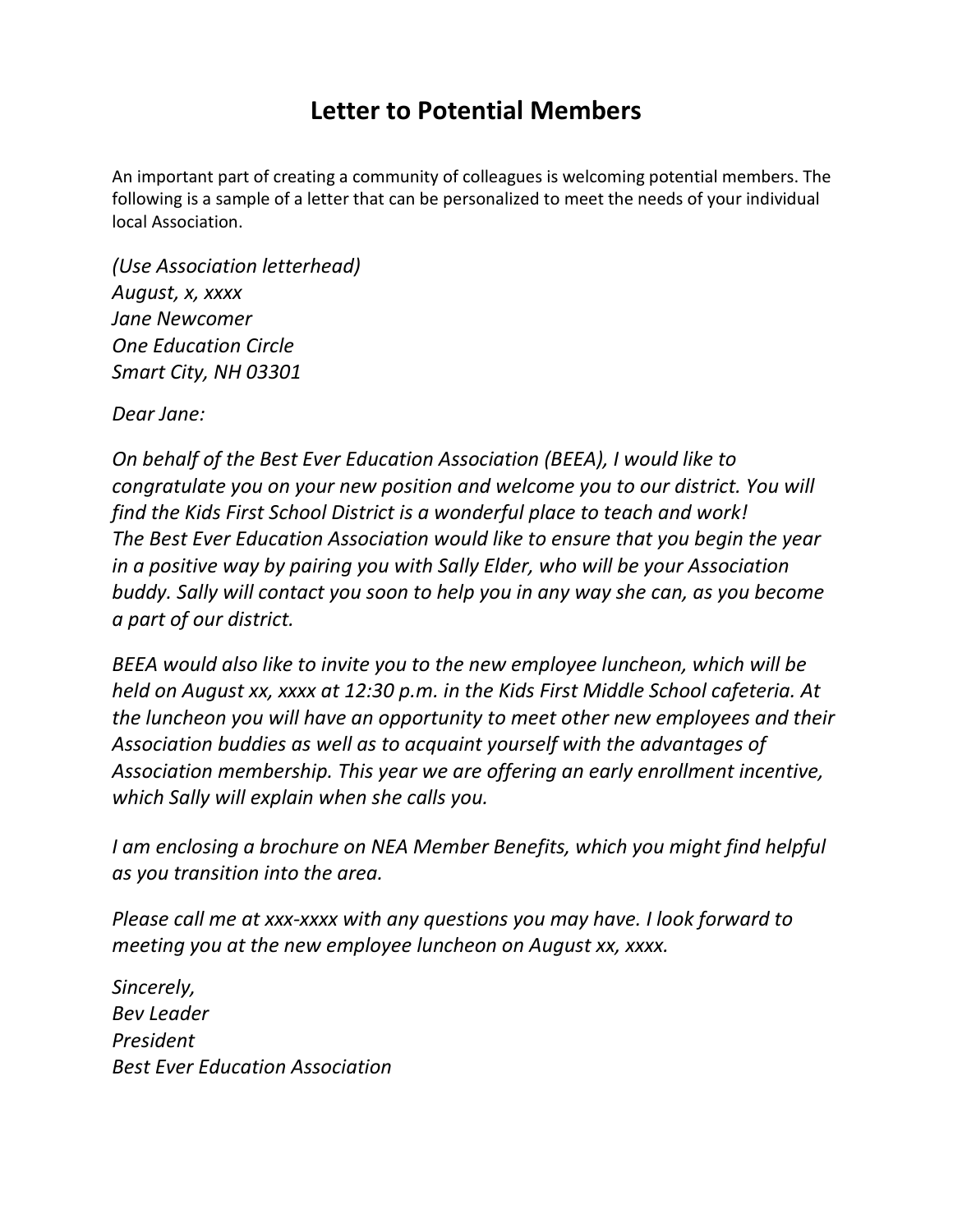### **Sample Agenda for the One on One Conversation**

- 1. Thank the new employee for meeting with you.
- 2. Introduce yourself.
- 3. Remind them that you are part of a team of leaders in (local name) that is meeting with all the new employees in the district this summer.
- 4. Ask them to introduce herself.
- 5. Often the new employee will ask, "What do you want to know?" At this point you should have a list of questions that you can ask. *They should be open- ended questions that will identify the new hire's stories, values, passions and motivations.* You are also looking for *evidence of humor, resilience, organization and imagination.*

Remember that you want to listen more than talk. Questions you could start with:

- a. How did you decide to become involved in education?
- b. Do you come from a family of educators?
- c. Being an educator has become more difficult in recent years. Did that effect your decision?
- d. What is exciting you about the prospect of the new school year and new job?
- e. What is making you feel anxious?
- 6. After asking a few questions you need to volunteer something about yourself or this will sound like an interview. Speak personally and not about NEA-NH or the local association at this point. Tell a story to prompt one from the other person. Stories about how you decided to work in education or your best or worst year in education work well. Stories about your first year in an educational setting would be good because many new hires are about to experience that.
- 7. This part of the meeting (items 1-6) should go on for 20 minutes or so. *Then you need to make a turn*. Introduce the local association and don't get defensive in any way!
- a. Example: "The employees of this school system are very lucky to have a strong association of their own. We are the and we and we and we and we and we and we and we are part of both a state and a national association. One of the reasons that we enjoy decent pay and good benefits is that our association has been able to use its power to negotiatewell."
- b. Then talk personally about a story of when the association was there for you or for someone you know well.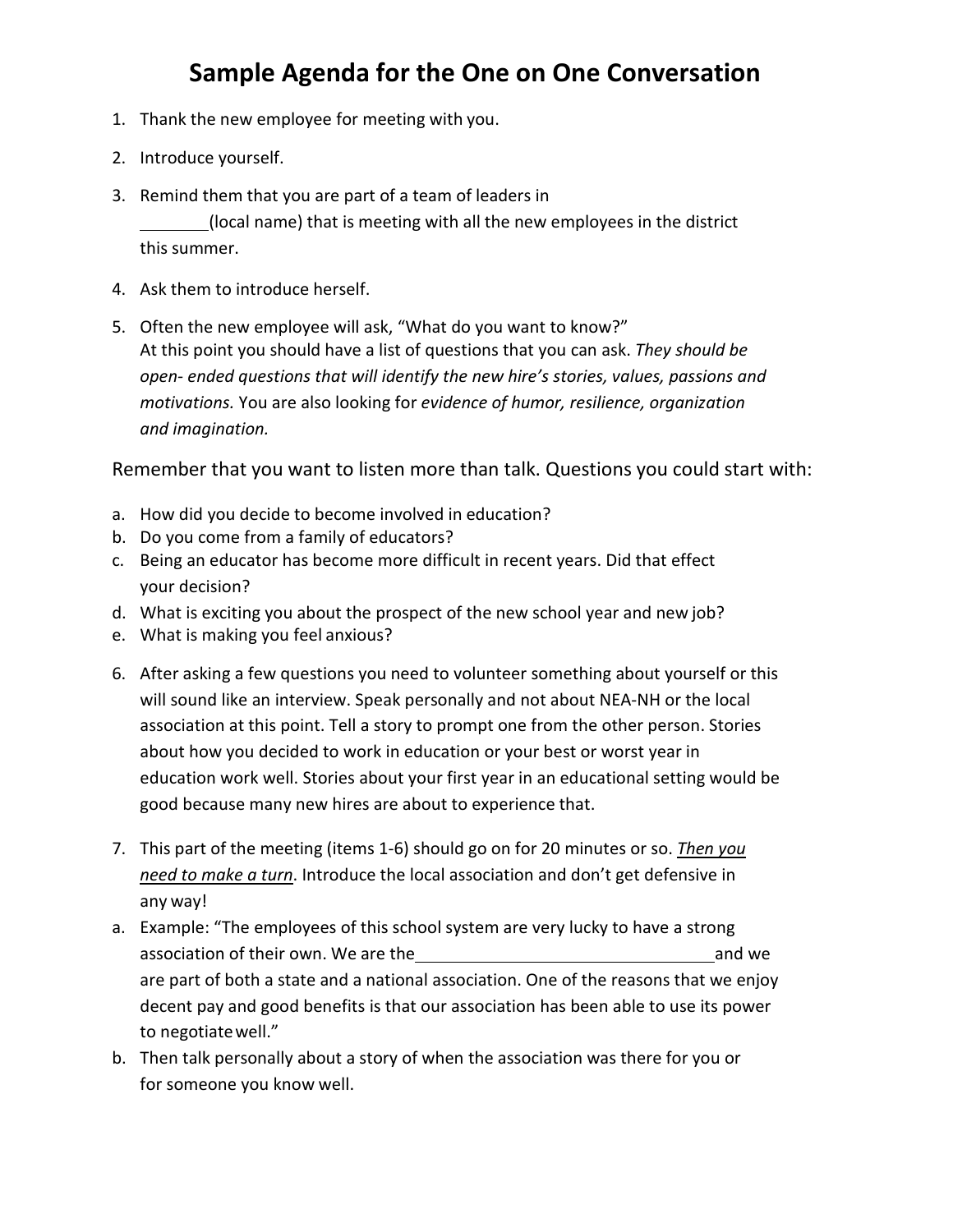- 8. Ask: Have you ever belonged to an association in a previous job? See if you can get them to tell a story.
- 9. Say something like: "I am inviting you to join us today. We want you to become an active member in the association. I brought a membership form with me." Hand them the form and pen and be then silent.
- 10. If they say they want to think about it, ask if you or someone else can see them again. Let them know that we enjoy almost 100% membership. Do not leave the form with them.
- 11. Show them the New Educator data card. Tell them that we want to provide them with information and resources to support them in their new position. Ask them to fill out the data card. If they don't understand the terms on the card, help them translate what they shared with you to the choices on the card.
- 12. Make sure to schedule any follow-ups with them before ending the meeting.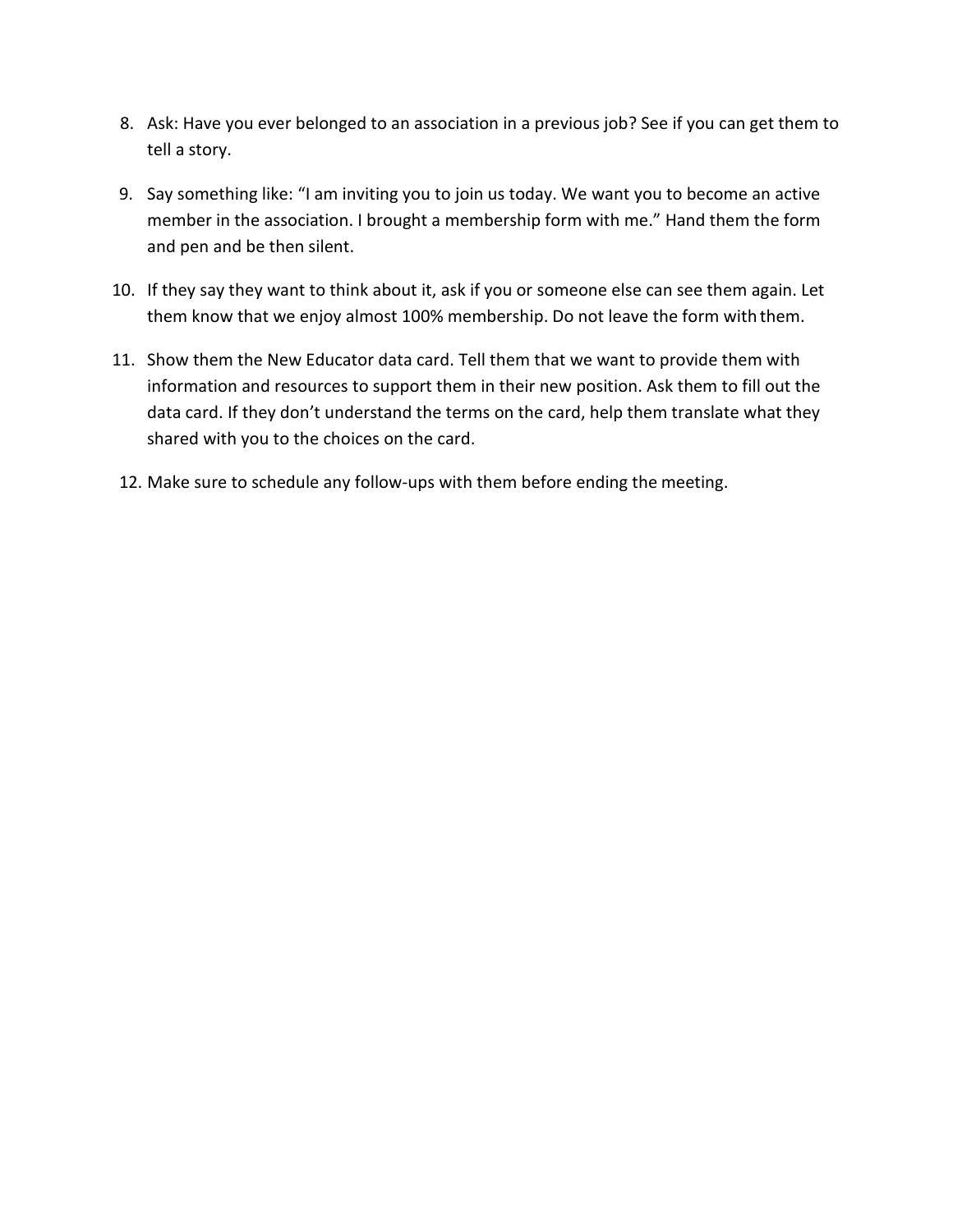### **Potential Member Information**

| New Employee? ________ Yes ________ No |  |                                                                                                     |
|----------------------------------------|--|-----------------------------------------------------------------------------------------------------|
| Member? ___________ Yes __________ No  |  |                                                                                                     |
|                                        |  |                                                                                                     |
|                                        |  |                                                                                                     |
|                                        |  |                                                                                                     |
|                                        |  |                                                                                                     |
|                                        |  | Children? _____________Ages _______________________________ In School? ____________________________ |
|                                        |  |                                                                                                     |
|                                        |  |                                                                                                     |
|                                        |  |                                                                                                     |
|                                        |  |                                                                                                     |
|                                        |  |                                                                                                     |

Date of Contact Inviter Information Comments

| Date of Contact | Inviter<br>(If different) | Information<br>Shared | Comments |
|-----------------|---------------------------|-----------------------|----------|
| 1.              |                           |                       |          |
| 2.              |                           |                       |          |
| 3.              |                           |                       |          |
| 4.              |                           |                       |          |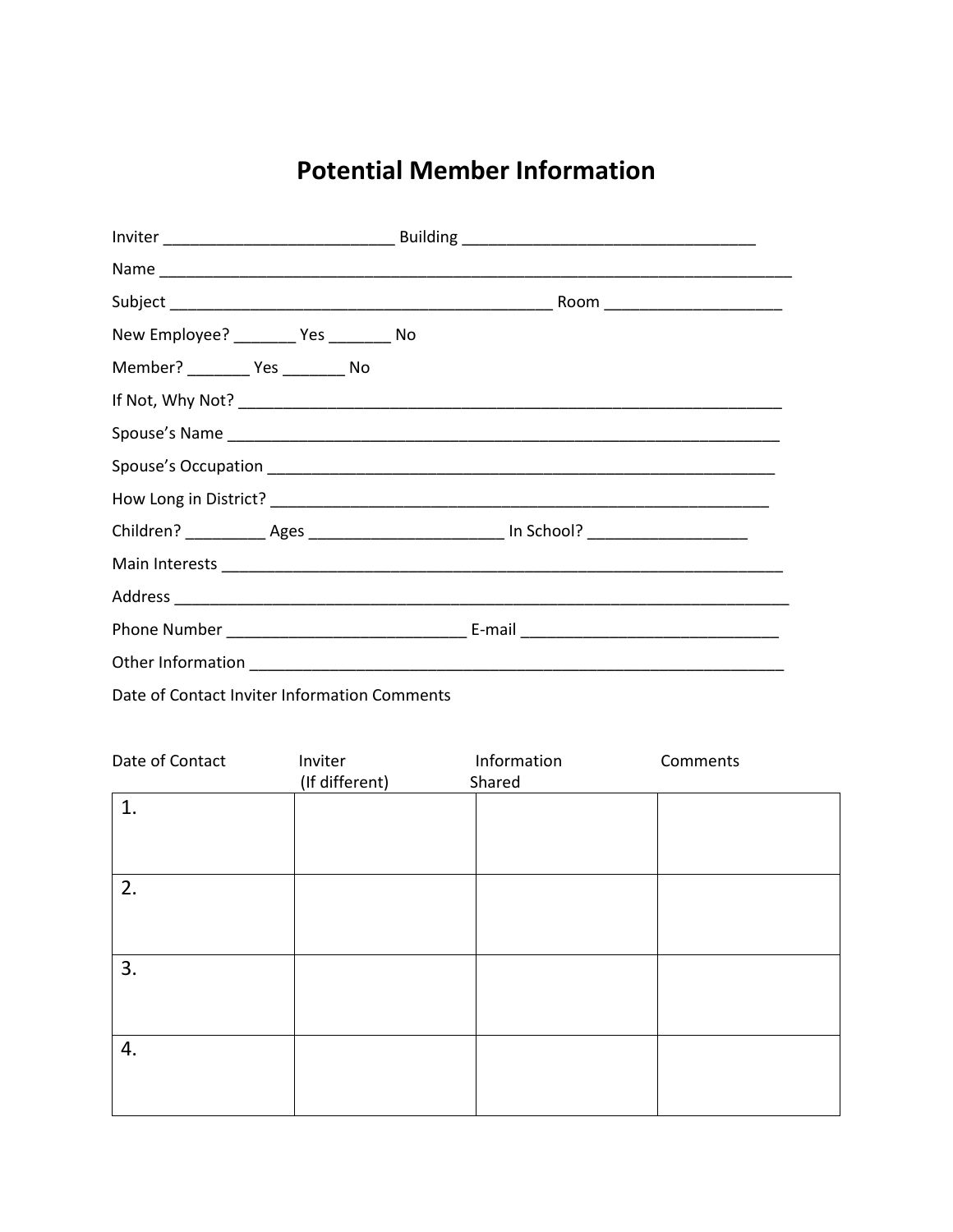# Your Partner. Your Advocate. Your Association.

#### **How can we best support you?**

*Please print using one box per letter.*

#### **1) What year did you enter the profession?**



#### **2) I am:**

- $\Box$  Already a member
- $\Box$  Transferring from another school district
- $\Box$  Joining the Association today
- $\Box$  I would like more information about membership
- **3) Our Association provides resources and support to members to ensure student success. What areas of support would be most useful to help you and your students succeed?**
	- □ Student Behavior/Classroom Management
	- □ Access to Mentors and/or Coaches
	- Meeting the Needs of Students in Poverty
	- $\square$  Student Bullying and Suicide Prevention
	- □ Child Nutrition
	- Whole Student Education Tools
	- □ Communications & Advocacy Training
- **4) Our Association works to ensure every school provides our students with the opportunities to succeed. Which of the following issues are most important to you?**
	- $\Box$  Social and Racial Justice
	- □ Economic Justice
	- $\Box$  Parental and Community Engagement
	- □ Fully-funded Schools
	- $\Box$  Conditions in the Workplace
	- Education Policy*—policy that impacts your school at the local, state or national level*
	- Political Advocacy*—advocate for policies that ensure all students get the opportunities they deserve*
- **5) Our Association advocates for conditions that retain high-quality educators for every student. Which of these are you interested in learning about?**
	- □ Wages & Benefits
	- $\square$  College Affordability (continuing your education)
	- $\square$  Educator Rights & Responsibilities
	- □ Health Care & Insurance
	- □ Pension & Retirement Benefits
	- □ Privatization/Outsourcing
	- □ Stretching Your Paycheck

| <b>FIRST NAME</b>                                                                | <b>MIDDLE NAME</b>                                                             | <b>LAST NAME</b>                                                                                                     |
|----------------------------------------------------------------------------------|--------------------------------------------------------------------------------|----------------------------------------------------------------------------------------------------------------------|
|                                                                                  |                                                                                |                                                                                                                      |
| <b>WORKSITE</b>                                                                  | <b>EMPLOYER</b>                                                                |                                                                                                                      |
|                                                                                  |                                                                                |                                                                                                                      |
| <b>PERSONAL EMAIL</b>                                                            |                                                                                |                                                                                                                      |
|                                                                                  |                                                                                |                                                                                                                      |
| <b>HOME ADDRESS</b>                                                              |                                                                                | <b>CELL PHONE #</b>                                                                                                  |
|                                                                                  |                                                                                |                                                                                                                      |
| <b>CITY</b>                                                                      | <b>ZIP</b><br><b>STATE</b>                                                     |                                                                                                                      |
|                                                                                  |                                                                                | $\Box$ Get NEA Mobile Alerts<br>Message and data rates may apply.<br>Four msgs/month.<br>SMS terms at nea.org/terms. |
| JOB TITLE (Pick one that most represents your work.)                             |                                                                                |                                                                                                                      |
| $\Box$ Clerical Service<br>$\Box$ Custodian & Maintenance<br>$\Box$ Food Service | $\Box$ Paraeducator<br>$\square$ Security Services<br>$\square$ Skilled Trades | $\Box$ Transportation<br>$\Box$ Classroom Teacher<br>$\Box$ Other                                                    |

- □ Health & Student Service
- 





Skilled Trades □ Technical Services

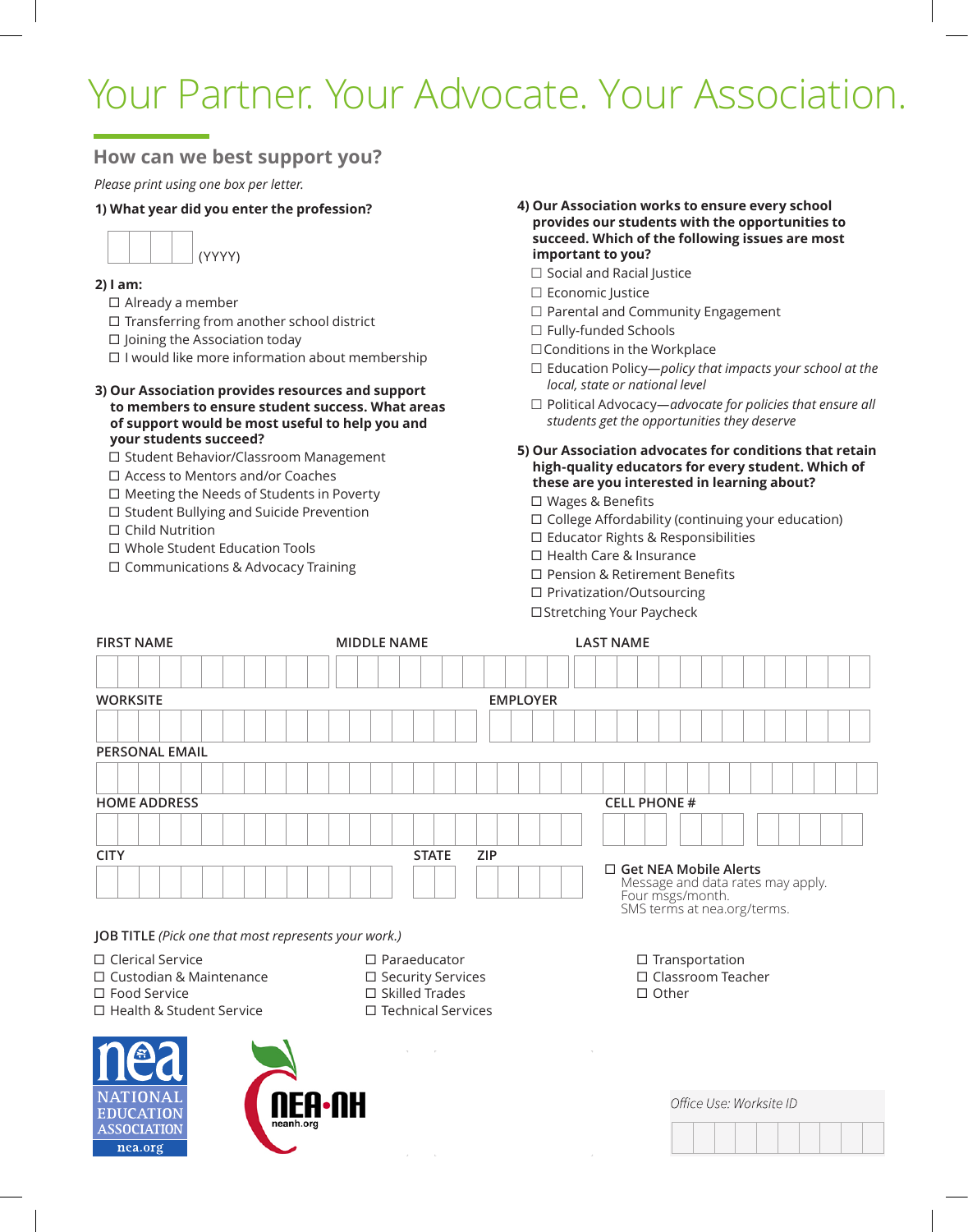## Your Partner. Your Advocate. Your Association.

*How can we best support you?* 

*Please print using one box per letter.*

| <b>FIRST NAME</b>                                                                                                                                                                                                                                                                                                                                                                                                          | <b>MIDDLE NAME</b>                                                                             | <b>LAST NAME</b>                                                                                                                                                                                                                                                                                                                                                                                                                                       |
|----------------------------------------------------------------------------------------------------------------------------------------------------------------------------------------------------------------------------------------------------------------------------------------------------------------------------------------------------------------------------------------------------------------------------|------------------------------------------------------------------------------------------------|--------------------------------------------------------------------------------------------------------------------------------------------------------------------------------------------------------------------------------------------------------------------------------------------------------------------------------------------------------------------------------------------------------------------------------------------------------|
|                                                                                                                                                                                                                                                                                                                                                                                                                            |                                                                                                |                                                                                                                                                                                                                                                                                                                                                                                                                                                        |
| <b>WORKSITE</b>                                                                                                                                                                                                                                                                                                                                                                                                            |                                                                                                | <b>EMPLOYER</b>                                                                                                                                                                                                                                                                                                                                                                                                                                        |
|                                                                                                                                                                                                                                                                                                                                                                                                                            |                                                                                                |                                                                                                                                                                                                                                                                                                                                                                                                                                                        |
| <b>PERSONAL EMAIL</b>                                                                                                                                                                                                                                                                                                                                                                                                      |                                                                                                |                                                                                                                                                                                                                                                                                                                                                                                                                                                        |
|                                                                                                                                                                                                                                                                                                                                                                                                                            |                                                                                                |                                                                                                                                                                                                                                                                                                                                                                                                                                                        |
| <b>HOME ADDRESS</b>                                                                                                                                                                                                                                                                                                                                                                                                        |                                                                                                | <b>CELL PHONE #</b>                                                                                                                                                                                                                                                                                                                                                                                                                                    |
|                                                                                                                                                                                                                                                                                                                                                                                                                            |                                                                                                |                                                                                                                                                                                                                                                                                                                                                                                                                                                        |
| <b>CITY</b>                                                                                                                                                                                                                                                                                                                                                                                                                | <b>STATE</b><br><b>ZIP</b>                                                                     |                                                                                                                                                                                                                                                                                                                                                                                                                                                        |
| JOB TITLE (Pick one that most represents your work.)                                                                                                                                                                                                                                                                                                                                                                       |                                                                                                | <b>Get NEA Mobile Alerts</b><br>Message and data rates may apply.<br>Four msgs/month.<br>SMS terms at nea.org/terms.                                                                                                                                                                                                                                                                                                                                   |
| <b>Clerical Service</b><br>Custodian & Maintenance<br>Food Service<br><b>Health &amp; Student Service</b>                                                                                                                                                                                                                                                                                                                  | Paraeducator<br><b>Security Services</b><br><b>Skilled Trades</b><br><b>Technical Services</b> | Transportation<br>Classroom Teacher<br>□<br>Other                                                                                                                                                                                                                                                                                                                                                                                                      |
| 1) What year did you enter the profession?<br>(YYYY)<br>$2)$ l am:<br>Already a member<br>ப<br>Transferring from another district<br>ப<br>$\Box$<br>Joining the Association today<br>Interested in receiving more information about<br>⊔<br>membership                                                                                                                                                                     |                                                                                                | 4) Our Association works to ensure every school provides<br>our students with the opportunities to succeed. Which<br>of the following issues are most important to you?<br>Social and Racial Justice<br>ப<br>Economic Justice<br>ப<br>Parental and Community Engagement<br>ப<br>Fully-funded Schools<br>⊔<br>Conditions in the Workplace<br>$\Box$<br>Education Policy-policy that impacts your school at the<br>local,                                |
| 3) Our Association provides resources and support to<br>educators to ensure student success. How can we help<br>you in your career and practice as an educator?<br>Student Behavior / Classroom Management<br>$\sqcup$<br>Curriculum Assistance<br>ப<br>Access to Mentors and/or Coaches<br>ப<br>Working with Parents<br>ப<br>Working with Administrators<br>ப<br>Understanding Your Evaluation / Observation Process<br>ப |                                                                                                | state or national level<br>Political Advocacy-advocate for policies that ensure all<br>ப<br>students get the opportunities they deserve<br>5) Our Association advocates for conditions that retain<br>high-quality educators for students. Which of these are<br>you interested in learning about?<br>ப<br><b>Compensations &amp; Contracts</b><br>Educator Rights & Responsibilities<br>Health Care & Insurance<br>Pension & Retirement Benefits<br>ப |
| nea                                                                                                                                                                                                                                                                                                                                                                                                                        |                                                                                                | ப<br><b>Student Debt</b><br>$\Box$<br><b>Stretching Your Paycheck</b>                                                                                                                                                                                                                                                                                                                                                                                  |

Office Use: Worksite ID



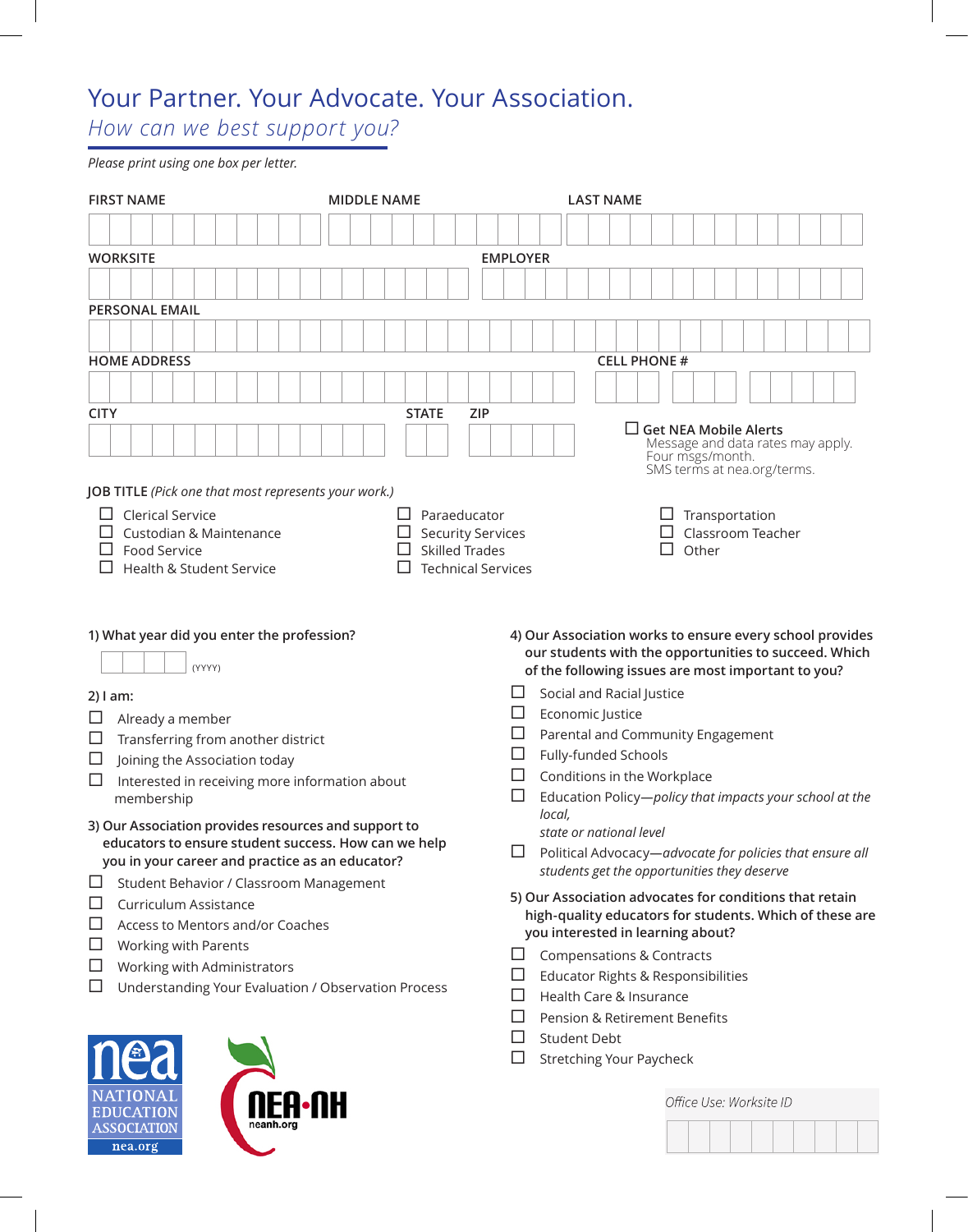## One on one. *Here's my colleague's info:*

| <b>FIRST NAME</b>                                                                                                                                                                               | <b>MIDDLE NAME</b>                                                                                                                                                                                                                                                                                                                                                                                                                                                                    |              |                                                                                                                                                                                                          |
|-------------------------------------------------------------------------------------------------------------------------------------------------------------------------------------------------|---------------------------------------------------------------------------------------------------------------------------------------------------------------------------------------------------------------------------------------------------------------------------------------------------------------------------------------------------------------------------------------------------------------------------------------------------------------------------------------|--------------|----------------------------------------------------------------------------------------------------------------------------------------------------------------------------------------------------------|
| <b>LAST NAME</b>                                                                                                                                                                                |                                                                                                                                                                                                                                                                                                                                                                                                                                                                                       |              |                                                                                                                                                                                                          |
| <b>WORK SITE</b>                                                                                                                                                                                |                                                                                                                                                                                                                                                                                                                                                                                                                                                                                       |              |                                                                                                                                                                                                          |
| <b>EMPLOYER</b>                                                                                                                                                                                 |                                                                                                                                                                                                                                                                                                                                                                                                                                                                                       |              |                                                                                                                                                                                                          |
| $\mathcal{E}$<br>(<br><b>CELL PHONE</b>                                                                                                                                                         | <b>Get NEA Mobile Alerts</b><br>$\mathcal{L}$<br>Msg & data rates may apply. 4 msgs/month.SMS<br>terms at nea.org/terms.                                                                                                                                                                                                                                                                                                                                                              |              |                                                                                                                                                                                                          |
| <b>PERSONAL EMAIL</b>                                                                                                                                                                           |                                                                                                                                                                                                                                                                                                                                                                                                                                                                                       |              |                                                                                                                                                                                                          |
| <b>HOME ADDRESS</b>                                                                                                                                                                             |                                                                                                                                                                                                                                                                                                                                                                                                                                                                                       |              |                                                                                                                                                                                                          |
| <b>CITY</b>                                                                                                                                                                                     |                                                                                                                                                                                                                                                                                                                                                                                                                                                                                       | <b>STATE</b> | <b>ZIP CODE</b>                                                                                                                                                                                          |
| What best describes your job here:<br>□ Faculty PT<br>$\square$ Faculty FT                                                                                                                      | $\Box$ Academic Professional Staff<br>$\Box$ Other Support Staff<br>$\Box$ Graduate Teaching / Research Assistant                                                                                                                                                                                                                                                                                                                                                                     |              |                                                                                                                                                                                                          |
| 1) Date of Hire (Year):<br>2) What issues are most important to you?<br>□ Academic Freedom<br>$\Box$ Campus Safety<br>□ Job Security<br>□ Office Space & Resources<br>$\Box$ Promotion & Tenure | 3) Our Association works to ensure every school<br>provides students with opportunities to succeed.<br>Which of the following issues are most important<br>to you?<br>□ Social & Racial Justice<br>□ Economic Justice<br>$\Box$ Conditions in the Workplace<br>$\Box$ Education Policy-policy that impacts your college /<br>university at the local, state or national level<br>$\Box$ Political Advocacy-advocate to ensure that all<br>students get the opportunities they deserve |              |                                                                                                                                                                                                          |
| □ Shared Governance<br>$\Box$ Wages & Benefits<br><b>NEA•NH</b><br>neanh.org                                                                                                                    | $\Box$ Compensations & Contracts<br>□ Health Care & Insurance<br>□ Pension & Retirement Benefits<br>□ Student Debt<br>□ Stretching Your Paycheck<br>Official Use ONLY:<br>Worksite ID                                                                                                                                                                                                                                                                                                 |              | 4) Our Association advocates for conditions that<br>retain high-quality faculty and staff. Which of the<br>following are you interested in learning about?<br>EDUCATION<br><b>ASSOCIATION</b><br>nea.org |